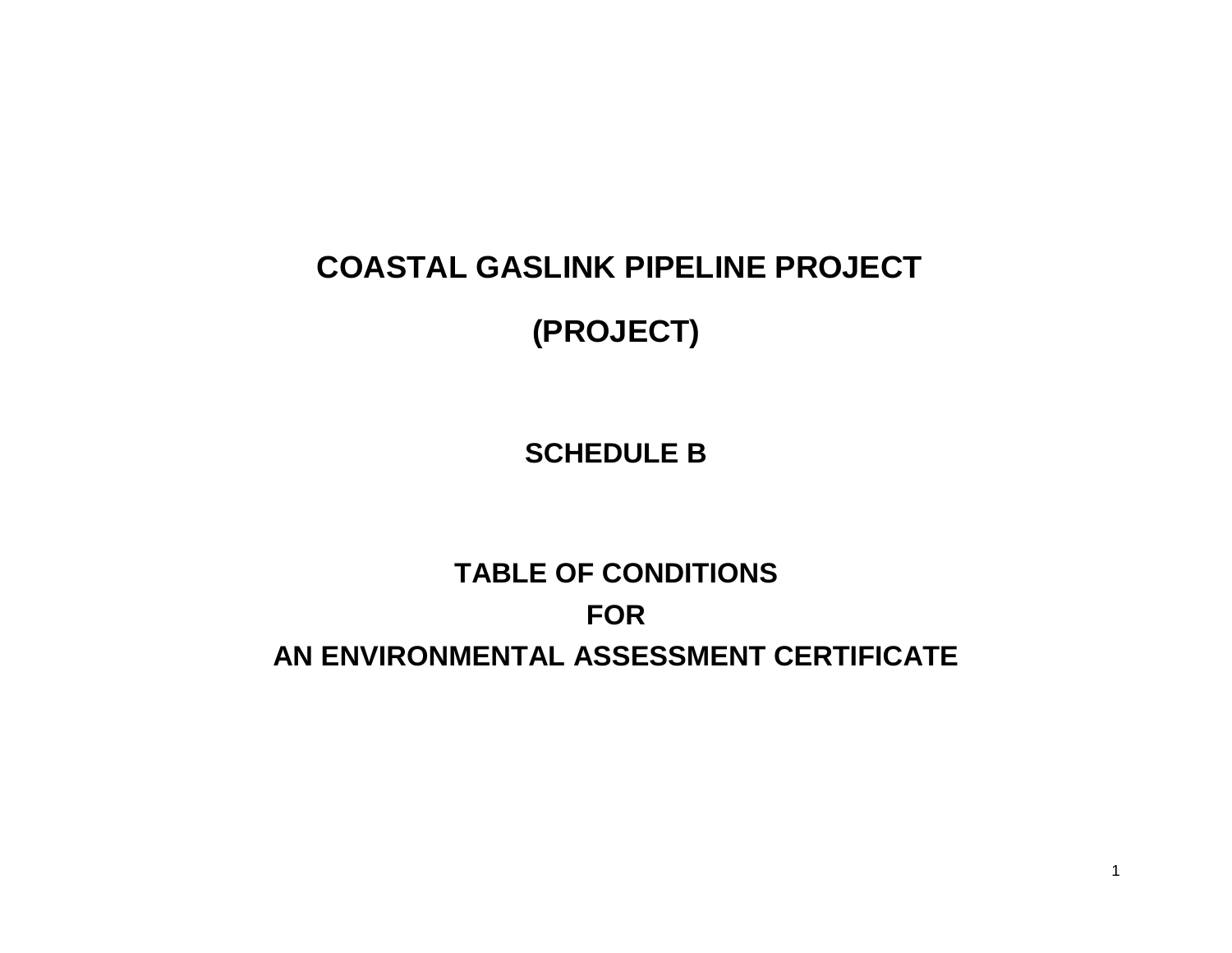### **DEFINITIONS**

| <b>Aboriginal Groups</b>           | Blueberry River First Nations, Ts'il Kaz Koh First Nation (Burns Lake Band), Dark House,<br>Doig River First Nation, Haisla Nation, Kitselas First Nation, Lheidli-T'enneh First Nation,<br>McLeod Lake Indian Band, Nadleh Whut'en First Nation, Nak'azdli Band, Nee-Tahi-Buhn Band,<br>Office of the Hereditary Chiefs of the Wet'suwet'en, Saik'uz First Nation, Saulteau First Nations,<br>Skin Tyee Nation, Stellat'en First Nation, West Moberly First Nations, Wet'suwet'en First Nation,<br>Yekooche First Nation.                                                                                                                                                                                                                                                                                                                                                                                                                                                                                                                                                                 |
|------------------------------------|--------------------------------------------------------------------------------------------------------------------------------------------------------------------------------------------------------------------------------------------------------------------------------------------------------------------------------------------------------------------------------------------------------------------------------------------------------------------------------------------------------------------------------------------------------------------------------------------------------------------------------------------------------------------------------------------------------------------------------------------------------------------------------------------------------------------------------------------------------------------------------------------------------------------------------------------------------------------------------------------------------------------------------------------------------------------------------------------|
| Application                        | Application for Environmental Assessment Certificate submitted by Coastal GasLink Pipeline<br>Ltd. March 2014                                                                                                                                                                                                                                                                                                                                                                                                                                                                                                                                                                                                                                                                                                                                                                                                                                                                                                                                                                              |
| <b>Certified Pipeline Corridor</b> | Defined in the Certified Project Description Schedule A of Environmental Assessment Certificate<br>EAC 2014 - E14-03                                                                                                                                                                                                                                                                                                                                                                                                                                                                                                                                                                                                                                                                                                                                                                                                                                                                                                                                                                       |
| Construction                       | All activities associated with the Construction of the Project including; any physical alteration to<br>the Certified Pipeline Corridor by the Holder for the purposes of site preparation and activities<br>that modify the land, vegetation, or natural environment; including ground disturbance related to<br>the building of all Project components.                                                                                                                                                                                                                                                                                                                                                                                                                                                                                                                                                                                                                                                                                                                                  |
| "in consultation with"             | A consultation process pursuant to which:                                                                                                                                                                                                                                                                                                                                                                                                                                                                                                                                                                                                                                                                                                                                                                                                                                                                                                                                                                                                                                                  |
|                                    | the Holder must consult with the Relevant Regulatory Authorities (RRA) referred to in the<br>$\bullet$<br>relevant Condition on content of the plan, program or strategy contemplated therein;<br>the Environmental Assessment Office (EAO) may seek input from such RRA on whether<br>the content of the plan, program or strategy satisfies the requirements of the relevant<br>Condition, and EAO may seek a recommendation from the RRA on whether to accept the<br>plan; and<br>if the RRA indicates to EAO that such plan, program or strategy does not satisfy the<br>$\bullet$<br>requirements of the relevant condition:<br>(i) the EAO may provide the Holder and the RRA with the opportunity to make<br>submissions to the EAO on this issue; and<br>(ii) EAO may, in its sole discretion, determine whether such plan, program or strategy<br>satisfies the requirements of the relevant condition and may require the Holder to<br>revise such plan, program or strategy and carry out further consultation, in either case<br>on the terms and conditions specified by EAO. |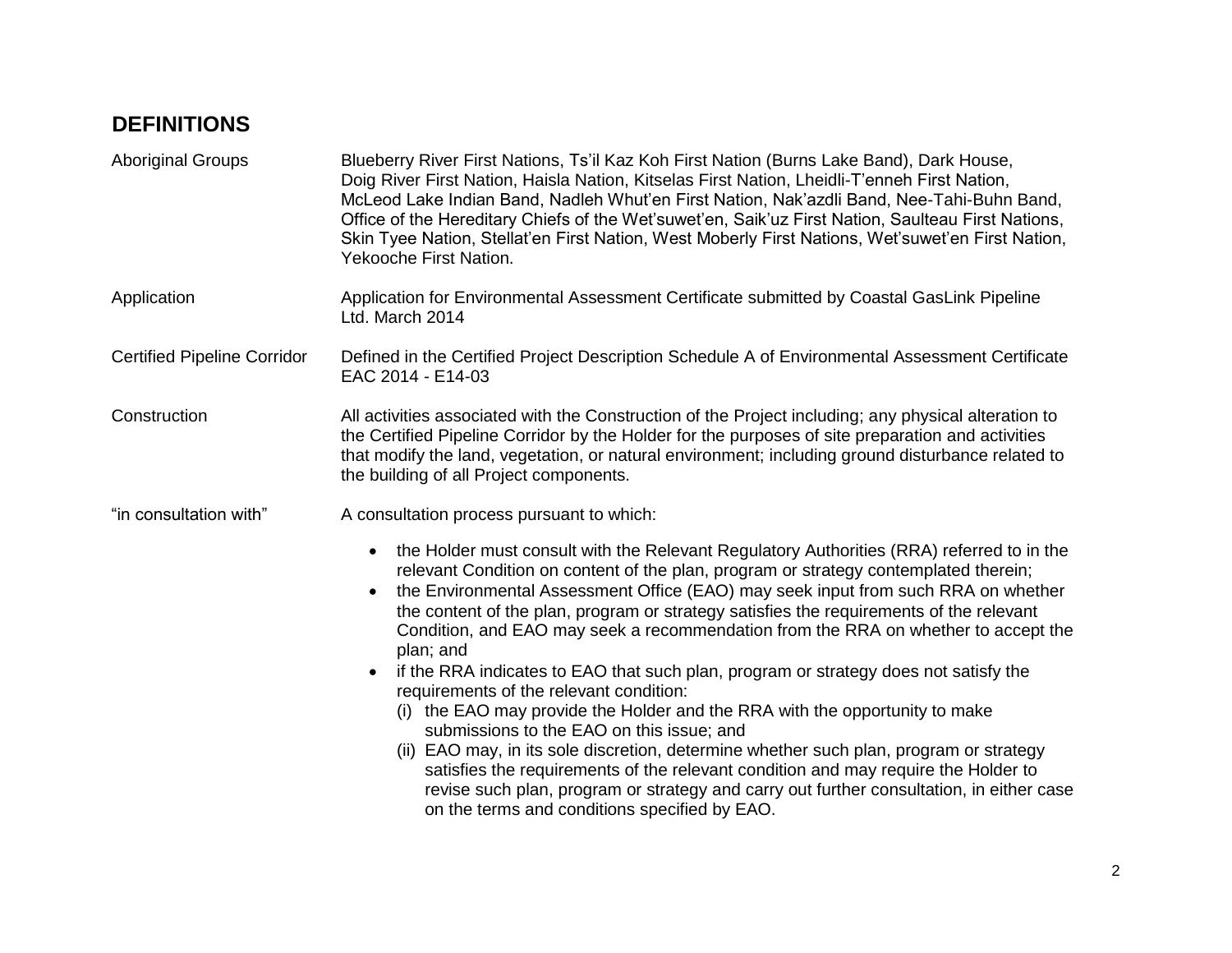| Old Growth Area                         | Old growth forest or old forest designated under provincial legislation, including an Old Growth<br>Management Area and spatially defined areas of old growth forest that have been identified<br>during landscape unit planning or an operational planning process.                                                                                                                                                                                                                                                                   |
|-----------------------------------------|----------------------------------------------------------------------------------------------------------------------------------------------------------------------------------------------------------------------------------------------------------------------------------------------------------------------------------------------------------------------------------------------------------------------------------------------------------------------------------------------------------------------------------------|
| Operation(s)                            | All activities associated with the Operation of the Project including; operations, replacing,<br>repairing, altering, maintaining or removing works related to the Operation of the Project, once<br>constructed.                                                                                                                                                                                                                                                                                                                      |
| <b>Relevant Regulatory</b><br>Authority | Provincial, Federal and/or Local government agencies with a regulatory mandate or interest<br>relevant to the subject matter of the condition.                                                                                                                                                                                                                                                                                                                                                                                         |
| <b>Qualified Professional</b>           | Defined as an applied scientist or technologist specializing in an applied science or technology<br>applicable to the duty or function, including, if applicable and without limiting this, agrology,<br>biology, chemistry, forestry, engineering, geology or hydrogeology, relevant to the field of<br>practice set out in the Condition; and who is registered with the appropriate professional<br>organization, is acting under that organization's code of ethics and is subject to disciplinary<br>action by that organization. |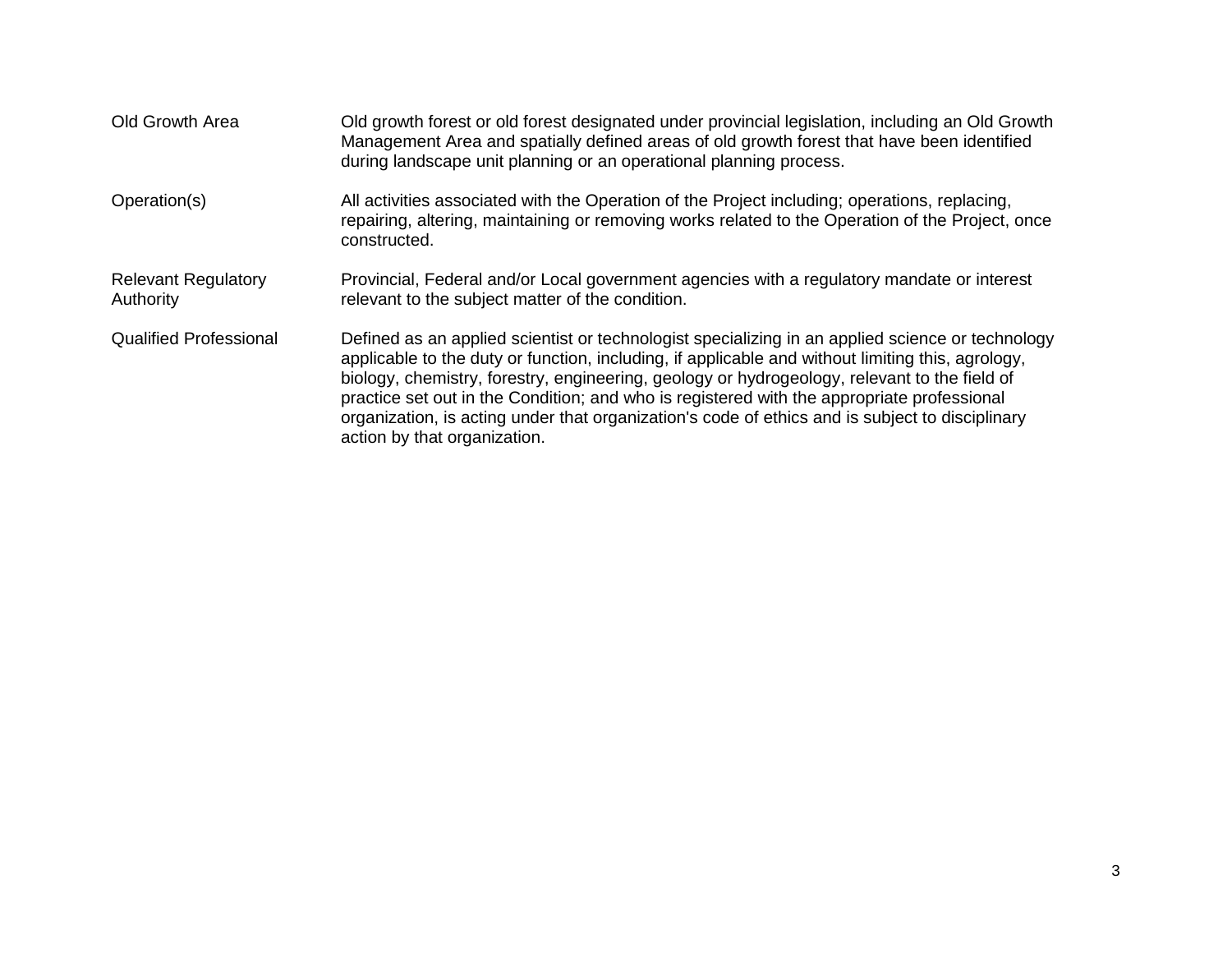## **ACRONYMS**

| <b>AIR</b>   | <b>Application Information Requirements</b>                |
|--------------|------------------------------------------------------------|
| <b>BC</b>    | <b>British Columbia</b>                                    |
| CAS          | <b>Climate Action Secretariat</b>                          |
| <b>CGL</b>   | Coastal GasLink Pipeline Ltd.                              |
| <b>CMMP</b>  | Caribou Mitigation and Monitoring Plan                     |
| <b>CSCD</b>  | Ministry of Community, Sport and Cultural Development      |
| <b>DFO</b>   | <b>Fisheries and Oceans Canada</b>                         |
| EA           | <b>Environmental Assessment</b>                            |
| <b>EAC</b>   | <b>Environmental Assessment Certificate</b>                |
| <b>EAO</b>   | <b>Environmental Assessment Office</b>                     |
| <b>EC</b>    | Environment Canada                                         |
| <b>EMP</b>   | Environmental Management Plan (includes component plans)   |
| <b>FLNR</b>  | Ministry of Forests, Lands and Natural Resource Operations |
| <b>GBMMP</b> | Grizzly Bear Mitigation and Monitoring Plan                |
| <b>GHG</b>   | <b>Greenhouse Gas</b>                                      |
| <b>KP</b>    | <b>Kilometre Posts</b>                                     |
| <b>MNGD</b>  | Ministry of Natural Gas Development                        |
| <b>MOE</b>   | Ministry of Environment                                    |
| <b>MOTI</b>  | Ministry of Transportation and Infrastructure              |
| <b>OGAA</b>  | <b>BC Oil and Gas Activities Act</b>                       |
| <b>OGC</b>   | <b>BC Oil and Gas Commission</b>                           |
| <b>ROW</b>   | <b>Right of Way</b>                                        |
| <b>RRA</b>   | <b>Relevant Regulatory Authority</b>                       |
| <b>SEEMP</b> | Social and Economic Effects Management Plan                |
| <b>TDR</b>   | <b>Technical Data Report</b>                               |
| <b>TEK</b>   | <b>Traditional Ecological Knowledge</b>                    |
| <b>TUS</b>   | <b>Traditional Use Study</b>                               |
| <b>UTM</b>   | Universal Transverse Mercator                              |
| <b>UWR</b>   | <b>Ungulate Winter Range</b>                               |
| <b>WHA</b>   | <b>Wildlife Habitat Areas</b>                              |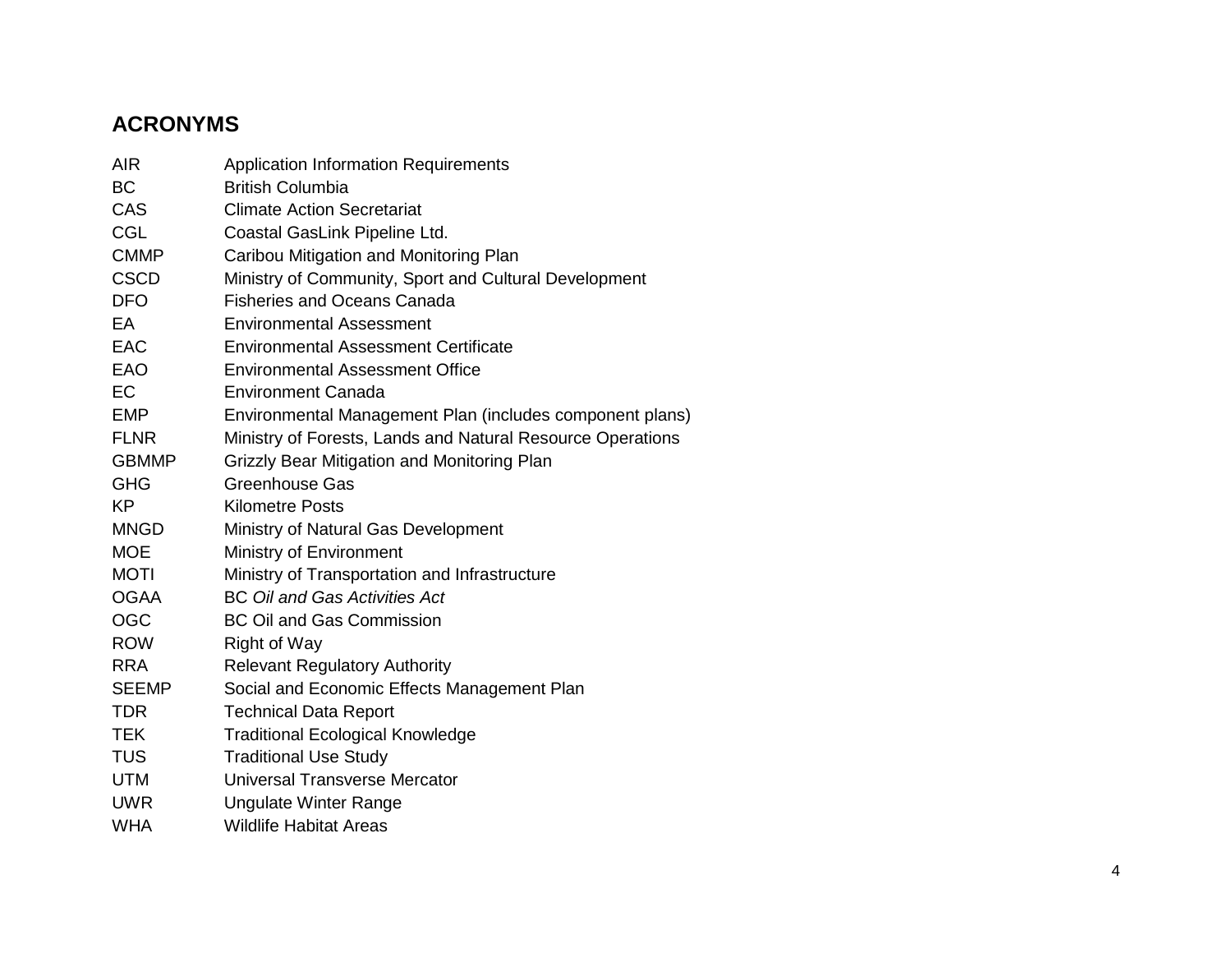| No.          | Condition                                                                                                                                                                                                                                                                                                                                                                                                          |
|--------------|--------------------------------------------------------------------------------------------------------------------------------------------------------------------------------------------------------------------------------------------------------------------------------------------------------------------------------------------------------------------------------------------------------------------|
|              | <b>General</b>                                                                                                                                                                                                                                                                                                                                                                                                     |
| $\mathbf{1}$ | For the Morice River Technical Boundary Area between UTM Zone 9U East 611335 North 6003957 and<br>UTM Zone 9U East 577769 North 6000758 (Area), the Holder must provide EAO with:                                                                                                                                                                                                                                  |
|              | TDRs based on field data collected in a manner consistent with the methodology captured in<br>$\bullet$<br>the AIR for EAO's information; and                                                                                                                                                                                                                                                                      |
|              | a report that either verifies that the effects assessment conclusions reached in the Application<br>are consistent with the information in the TDRs, or updates those effects assessment<br>conclusions based on the new information contained in the TDRs, including any additional<br>mitigation relevant to the Area.                                                                                           |
|              | The Holder must share the TDRs and the report with RRA's and Aboriginal Groups that assert territory<br>within the Area.                                                                                                                                                                                                                                                                                           |
|              | In order to allow for 60 days review and comment, the Holder must provide the report to EAO no less<br>than 90 days prior to the Holder's planned date to commence Construction in the Area. The Holder must<br>not start Construction in the Area until the report has been approved by EAO. The Holder must<br>implement the mitigation described in the approved report unless otherwise authorized by the RRA. |
| 2            | The Holder must provide EAO with a table of concordance showing updated KP locations including the<br>revised longitude and latitude, and a corresponding map (i) 30 days prior to the Holder's planned date to<br>commence Construction; and (ii) 60 days after Operations commence.                                                                                                                              |
|              | <b>Atmospheric Environment - Greenhouse Gas Emissions</b>                                                                                                                                                                                                                                                                                                                                                          |
| 3            | The Holder must develop and implement a Greenhouse Gas Emissions Management Plan in<br>consultation with MNGD and CAS, that:<br>demonstrates adherence to mitigation proposed in the Application Section 6.7.2, Table 6-24<br>$\bullet$<br>and the Greenhouse Gas Emissions Technical Memo provided by CGL, to EAO, dated                                                                                          |
|              | May 13, 2014;                                                                                                                                                                                                                                                                                                                                                                                                      |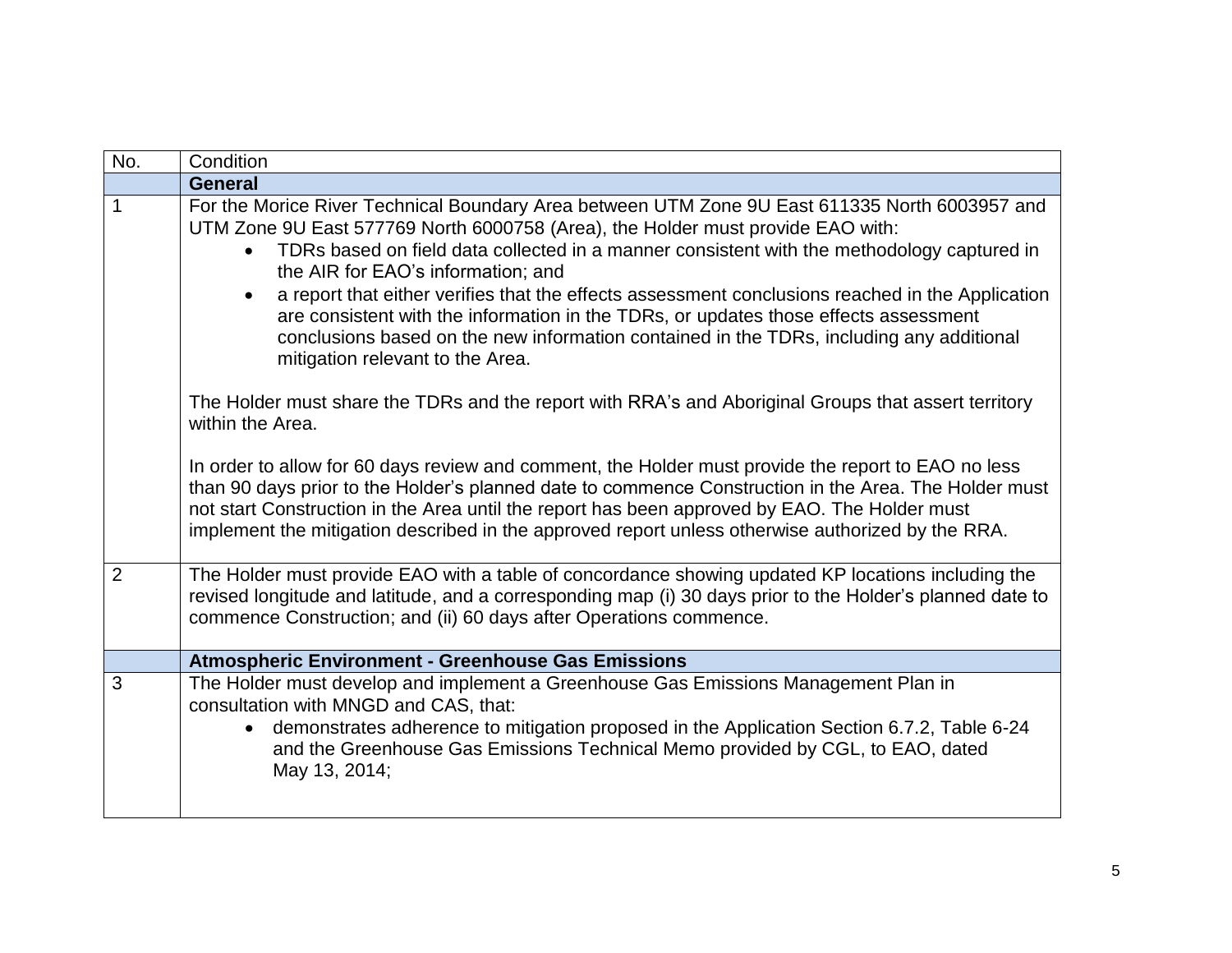| No.            | Condition                                                                                                                                                                                                                                                                                                                                                                                                                                                                                                                                                                                                                                                                                      |
|----------------|------------------------------------------------------------------------------------------------------------------------------------------------------------------------------------------------------------------------------------------------------------------------------------------------------------------------------------------------------------------------------------------------------------------------------------------------------------------------------------------------------------------------------------------------------------------------------------------------------------------------------------------------------------------------------------------------|
|                | demonstrates that mitigation proposed in the Plan is consistent with MNGD's Guidance<br>$\bullet$<br>Best Available Techniques Economically Achievable and does not inadvertently increase the<br>effect on air contaminant emissions predicted in the Application; and<br>identifies the specific GHG emissions reporting requirements the Holder must complete in<br>$\bullet$<br>order to meet applicable regulatory requirements.<br>In order to allow for 30 days review and comment, the Holder must provide the Plan to EAO no less than<br>60 days prior to the Holder's planned date to commence Construction. Once the Plan is complete, the<br>Holder must provide the Plan to OGC. |
|                | <b>Fish and Water Quality</b>                                                                                                                                                                                                                                                                                                                                                                                                                                                                                                                                                                                                                                                                  |
| $\overline{4}$ | The Holder must develop and implement a Water Quality Monitoring Plan, in consultation with OGC, to<br>address onsite water quality monitoring associated with the Construction phase of the Project where<br>works are planned for in-stream works within the Riparian Reserve Zone of an S1, S2, S3, or within 20m<br>of an S4 stream, as identified by the OGAA, unless otherwise authorized by OGC or DFO.<br>The Water Quality Monitoring Plan must be consistent with the following as they apply to aquatic life:<br>the BC Ambient Water Quality Guidelines (Criteria) for Turbidity, Suspended and Benthic<br>$\bullet$<br>Sediments;                                                 |
|                | the BC Ambient Water Quality Criteria for pH or, if applicable;<br>$\bullet$<br>the BC Water Quality Objectives established by MOE as of the date of this EAC with respect<br>$\bullet$<br>to turbidity, total suspended solids, benthic sediments, and pH.                                                                                                                                                                                                                                                                                                                                                                                                                                    |
|                | A Qualified Professional must develop and supervise the implementation of the Water Quality Monitoring<br>Plan.                                                                                                                                                                                                                                                                                                                                                                                                                                                                                                                                                                                |
|                | The Plan must include monitoring at upstream locations and downstream of the location of disturbance<br>to develop baseline information.                                                                                                                                                                                                                                                                                                                                                                                                                                                                                                                                                       |
|                | The Plan must include measures to identify and report to OGC any exceedances of the above Water<br><b>Quality Guidelines or Objectives.</b>                                                                                                                                                                                                                                                                                                                                                                                                                                                                                                                                                    |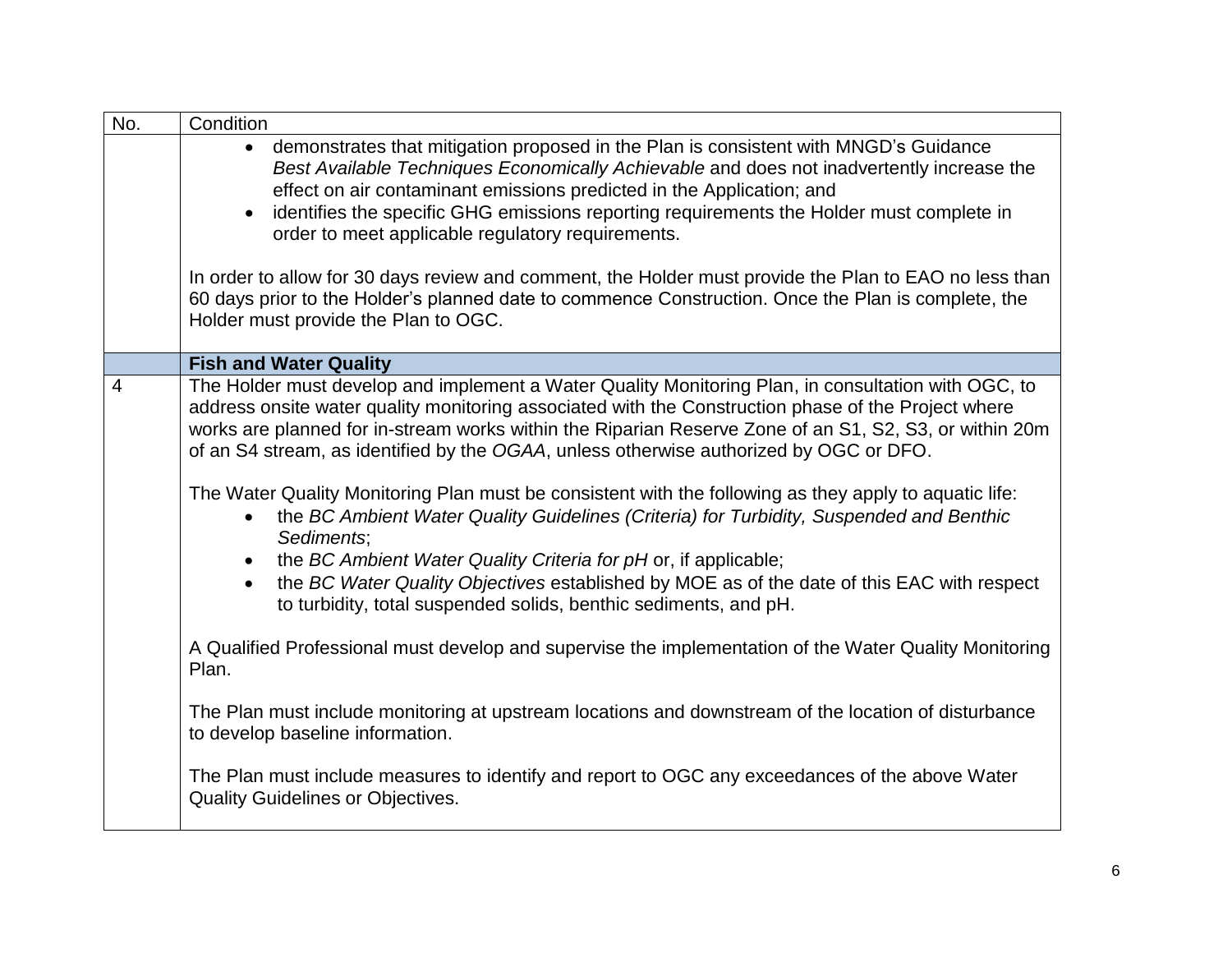| No. | Condition                                                                                                                                                                                                                                                                                                                                                                                                                                                                                                      |
|-----|----------------------------------------------------------------------------------------------------------------------------------------------------------------------------------------------------------------------------------------------------------------------------------------------------------------------------------------------------------------------------------------------------------------------------------------------------------------------------------------------------------------|
|     | For exceedances of the above Water Quality Guidelines or Objectives that are caused by, or contributed<br>to by Construction activities, the Holder must undertake measures to remedy the factors producing the<br>exceedance, in consultation with OGC.                                                                                                                                                                                                                                                       |
|     | In order to allow for 30 days review and comment, the Holder must provide the Plan to EAO no less than<br>60 days prior to the Holder's planned date to commence Construction. Once the Plan is complete, the<br>Plan must be submitted to OGC.                                                                                                                                                                                                                                                                |
|     | The Holder must maintain records of the data collected during the implementation of Water Quality<br>Monitoring Plan throughout the Construction phase of the Project and provide those records to OGC and<br>EAO upon request.                                                                                                                                                                                                                                                                                |
| 5   | The Holder must develop and implement an Acid Rock Construction Response Plan, in consultation with<br>OGC, in accordance with the Application Section 5 and the Acid Rock Drainage/Potential for Acid<br>Generating Materials Technical Memo, dated May 13 2014.                                                                                                                                                                                                                                              |
|     | The Holder must provide the Plan to EAO and OGC no less than 60 days prior to the Holder's planned<br>date to commence Construction.                                                                                                                                                                                                                                                                                                                                                                           |
|     | <b>Wetland Function</b>                                                                                                                                                                                                                                                                                                                                                                                                                                                                                        |
| 6   | The Holder must develop and implement a Wetlands Management Plan in consultation with EC, FLNR<br>and OGC. The Wetlands Management Plan must meet the objective of no net loss in wetland function,<br>in a manner consistent with the Federal Policy on Wetland Conservation. In addition, the Plan must<br>contain:<br>description of surveys for wetlands that must be undertaken prior to Construction to collect<br>$\bullet$<br>site-specific information on wetland location, type, area, and function; |
|     | five years of post-Construction wetland monitoring to confirm whether residual loss of wetland<br>$\bullet$<br>area and function occurs as a result of Project Construction and Operations; and<br>mitigation and compensation measures to address any loss of wetland area and function, and<br>$\bullet$<br>a description of the manner and extent to which the measures are consistent with<br>Federal Policy on Wetland Conservation.                                                                      |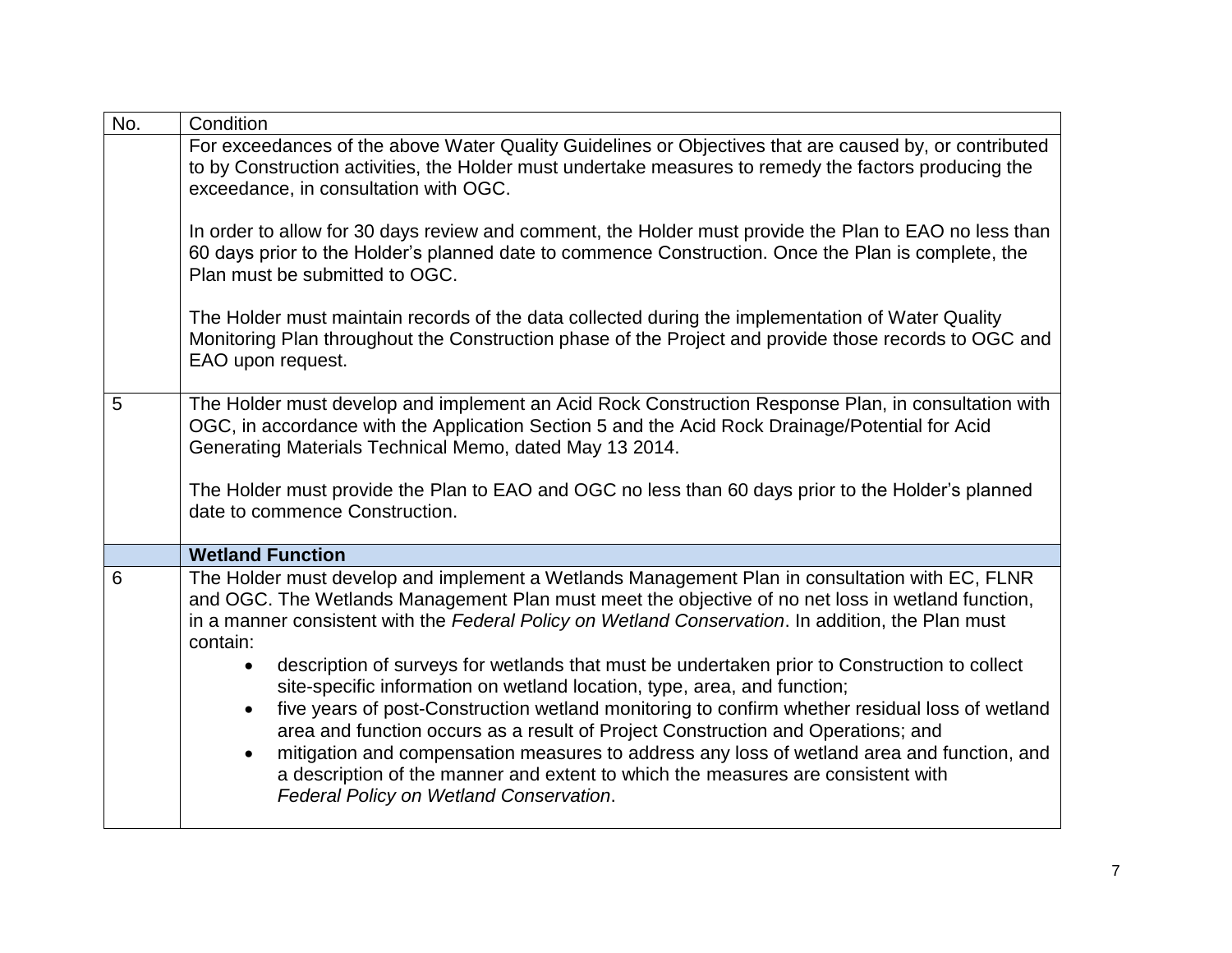| No.            | Condition                                                                                                                                                                                                                                                                                                         |
|----------------|-------------------------------------------------------------------------------------------------------------------------------------------------------------------------------------------------------------------------------------------------------------------------------------------------------------------|
|                | If, following five years of post-Construction monitoring, loss of wetland area and function is confirmed,<br>the Holder must compensate for the loss in accordance with the                                                                                                                                       |
|                | Federal Policy on Wetland Conservation.                                                                                                                                                                                                                                                                           |
|                | In order to allow for 30 days review and comment, the Holder must provide the Plan to EAO no less than<br>60 days prior to the Holder's planned date to commence Construction. Once the Plan is complete, the<br>Holder must also provide the Plan to EC, FLNR and OGC.                                           |
|                | <b>Wildlife and Wildlife Habitat</b>                                                                                                                                                                                                                                                                              |
| $\overline{7}$ | The Holder must develop and implement a Grizzly Bear Mitigation and Monitoring Plan (GBMMP) in<br>consultation with FLNR and OGC.                                                                                                                                                                                 |
|                | A Qualified Professional must develop and supervise the implementation of the GBMMP. The GBMMP<br>must be consistent with BC's Policy for Mitigating Impacts on Environmental Values.                                                                                                                             |
|                | The objectives of the GBMMP are to:                                                                                                                                                                                                                                                                               |
|                | avoid sensory disturbance to grizzly bear as a result of the Project; and                                                                                                                                                                                                                                         |
|                | avoid incremental mortality risk of grizzly bear as a result of the Project.                                                                                                                                                                                                                                      |
|                | The GBMMP must describe the Holder's:                                                                                                                                                                                                                                                                             |
|                | strategies for achieving the objectives described above during Construction and Operation of<br>the Project, including, but not limited to, measures set out in Section 10 of the Application and<br>the Holder's Access Control Management Plan and Human-Wildlife Conflict Plan;<br>plan to monitor and assess: |
|                | the effectiveness of such strategies; and<br>$\circ$<br>whether the objectives are being achieved;<br>$\circ$                                                                                                                                                                                                     |
|                | adaptive management plan to respond to monitoring and assessment by the Holder and the<br>Grizzly Bear Program described in Condition 8;                                                                                                                                                                          |
|                | plan to report on the implementation of the GBMMP; and                                                                                                                                                                                                                                                            |
|                | plan to consult affected Aboriginal Groups, OGC, and FLNR throughout the development and<br>implementation of the GBMMP.                                                                                                                                                                                          |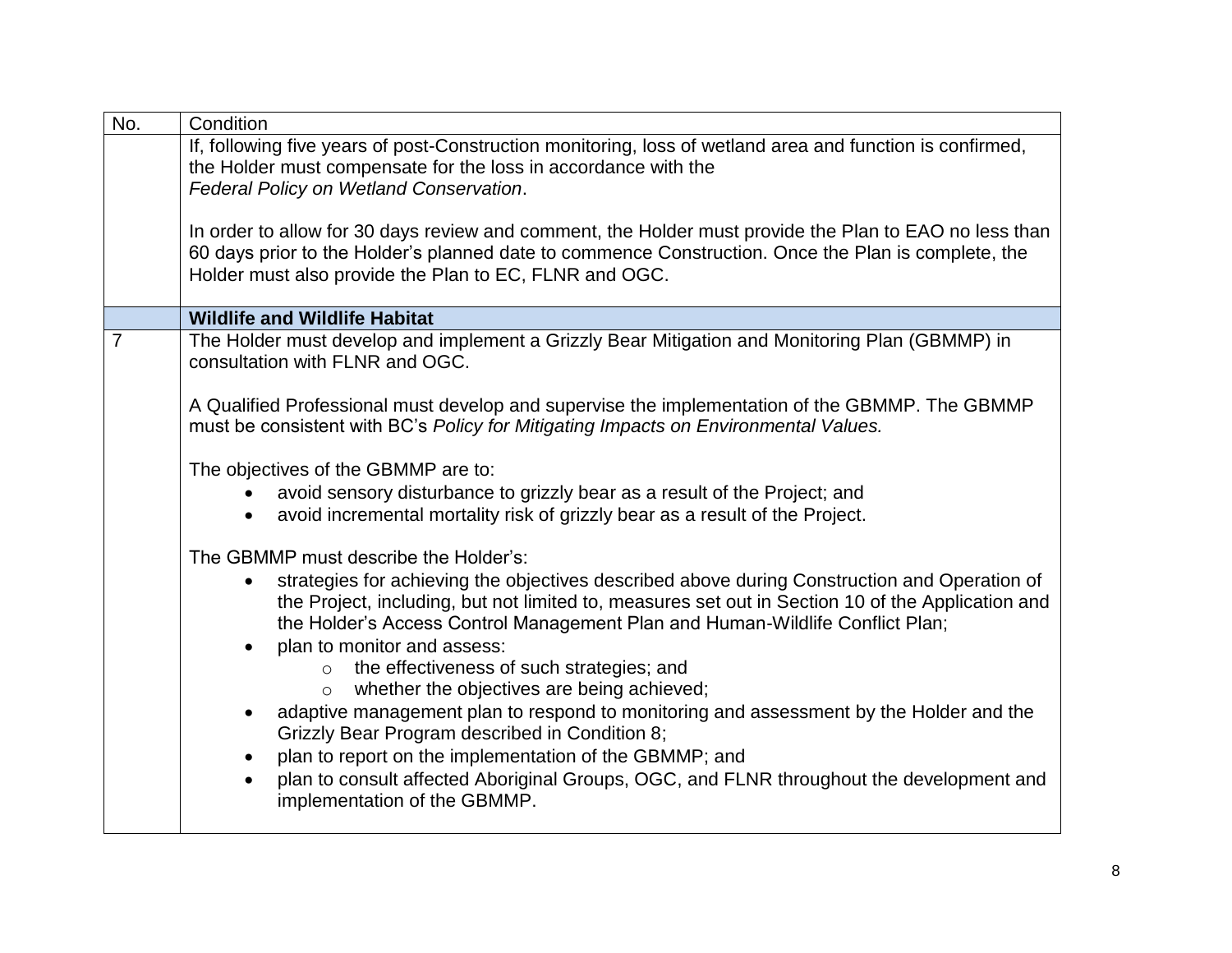| No. | Condition                                                                                                                                                                                                                                                                                                                                                                                                                                                               |
|-----|-------------------------------------------------------------------------------------------------------------------------------------------------------------------------------------------------------------------------------------------------------------------------------------------------------------------------------------------------------------------------------------------------------------------------------------------------------------------------|
|     | In order to allow for 60 days review and comment, the Holder must provide the GBMMP to EAO no less<br>than 90 days prior to the Holder's planned date to commence Construction. The Holder must not start                                                                                                                                                                                                                                                               |
|     | Construction until the Plan has been approved by EAO, unless otherwise authorized by EAO.                                                                                                                                                                                                                                                                                                                                                                               |
|     | Once approved the Holder must provide the GBMMP to FLNR and OGC.                                                                                                                                                                                                                                                                                                                                                                                                        |
|     | Any amendments to the GBMMP as a result of the adaptive management approach must be developed<br>in consultation with FLNR and approved by EAO.                                                                                                                                                                                                                                                                                                                         |
|     | Once approved, the Holder must provide the GBMMP to FLNR and OGC.                                                                                                                                                                                                                                                                                                                                                                                                       |
|     | Any amendments to the GBMMP as a result of the adaptive management approach must be developed<br>in consultation with FLNR, and approved by EAO.                                                                                                                                                                                                                                                                                                                        |
| 8   | Prior to the commencement of Construction, the Holder must enter into an agreement with FLNR<br>(Grizzly Bear Agreement) that will set out the terms of the Holder's participation in a program of activities<br>(Grizzly Bear Program) that supports the conservation and management of regional grizzly bear<br>populations, inclusive of those populations potentially affected by the Project. The Holder must abide by<br>the terms of the Grizzly Bear Agreement. |
|     | The Grizzly Bear Program may include any of the following:<br>regional and localized assessments of the size and structure of grizzly bear populations;<br>monitoring of grizzly bear movement and habitat use; and<br>$\bullet$<br>administration of such activities.<br>$\bullet$                                                                                                                                                                                     |
|     | The Grizzly Bear Agreement may require the Holder to contribute amounts of up to \$500,000 toward the<br>cost of implementing the Grizzly Bear Program.                                                                                                                                                                                                                                                                                                                 |
|     | The Grizzly Bear Agreement may require the Holder to review, prepare, comment on, or otherwise<br>participate in the preparation and presentation of draft plans, final plans, and reports regarding the<br><b>Grizzly Bear Program</b>                                                                                                                                                                                                                                 |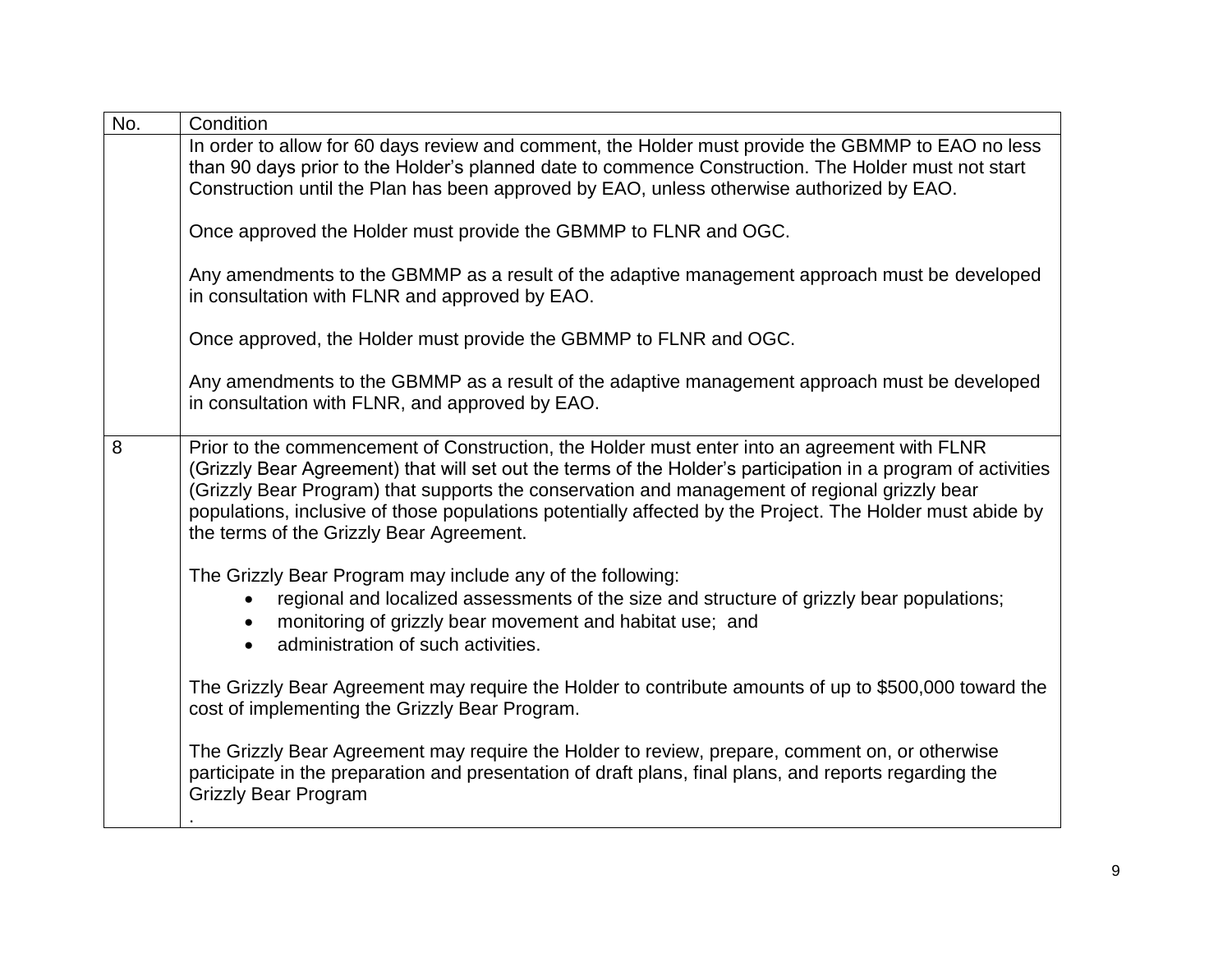| No. | Condition                                                                                                                                                                                                     |
|-----|---------------------------------------------------------------------------------------------------------------------------------------------------------------------------------------------------------------|
| 9   | The Holder must develop and implement a Human-Wildlife Conflict Management Plan in consultation                                                                                                               |
|     | with FLNR, EC and OGC to meet the objective of avoidance of direct wildlife mortalities as a result of                                                                                                        |
|     | Construction or Operations of the Project.                                                                                                                                                                    |
|     |                                                                                                                                                                                                               |
|     | In order to allow for 60 days review and comment, the Holder must provide the Plan to EAO no less than<br>90 days prior to the Holder's planned date to commence Construction. Once the Plan is complete, the |
|     | Plan must be provided to FLNR, EC and OGC.                                                                                                                                                                    |
|     |                                                                                                                                                                                                               |
| 10  | The Holder must develop and implement a Caribou Mitigation and Monitoring Plan (CMMP) in                                                                                                                      |
|     | consultation with FLNR, EC and OGC for the areas identified by FLNR as the Hart and Telkwa caribou                                                                                                            |
|     | ranges (Caribou Ranges).                                                                                                                                                                                      |
|     |                                                                                                                                                                                                               |
|     | A Qualified Professional must develop and supervise the implementation of the CMMP. The CMMP                                                                                                                  |
|     | must address the following objectives (CMMP Objectives) respecting the Construction and Operation of<br>the Project:                                                                                          |
|     | avoidance of displacement and sensory disturbance of caribou in the Caribou Ranges;                                                                                                                           |
|     | no net loss of caribou habitat in the Caribou Ranges; and                                                                                                                                                     |
|     | avoidance of increased predation of caribou in the Caribou Ranges.                                                                                                                                            |
|     |                                                                                                                                                                                                               |
|     | The CMMP must be consistent with BC's Policy for Mitigating Impacts on Environmental Values.                                                                                                                  |
|     | The CMMP must describe the Holder's:                                                                                                                                                                          |
|     | strategies for achieving the CMMP Objectives, including, but not limited to:                                                                                                                                  |
|     | mitigation to avoid, minimize, or complete restoration in response to the adverse<br>$\circ$                                                                                                                  |
|     | effects of the Project and the Project's contribution to cumulative adverse effects on                                                                                                                        |
|     | caribou and high quality caribou habitat (primary mitigation); and                                                                                                                                            |
|     | mitigation to offset residual adverse effects if the primary mitigation is not expected<br>$\circ$                                                                                                            |
|     | to achieve the objectives within five years (offset mitigation);                                                                                                                                              |
|     | plan to monitor and assess:<br>$\bullet$<br>the effectiveness of primary and offset mitigation; and                                                                                                           |
|     | $\circ$<br>whether the objectives are being achieved;<br>$\circ$                                                                                                                                              |
|     | adaptive management approach to respond to monitoring and assessment results;                                                                                                                                 |
|     |                                                                                                                                                                                                               |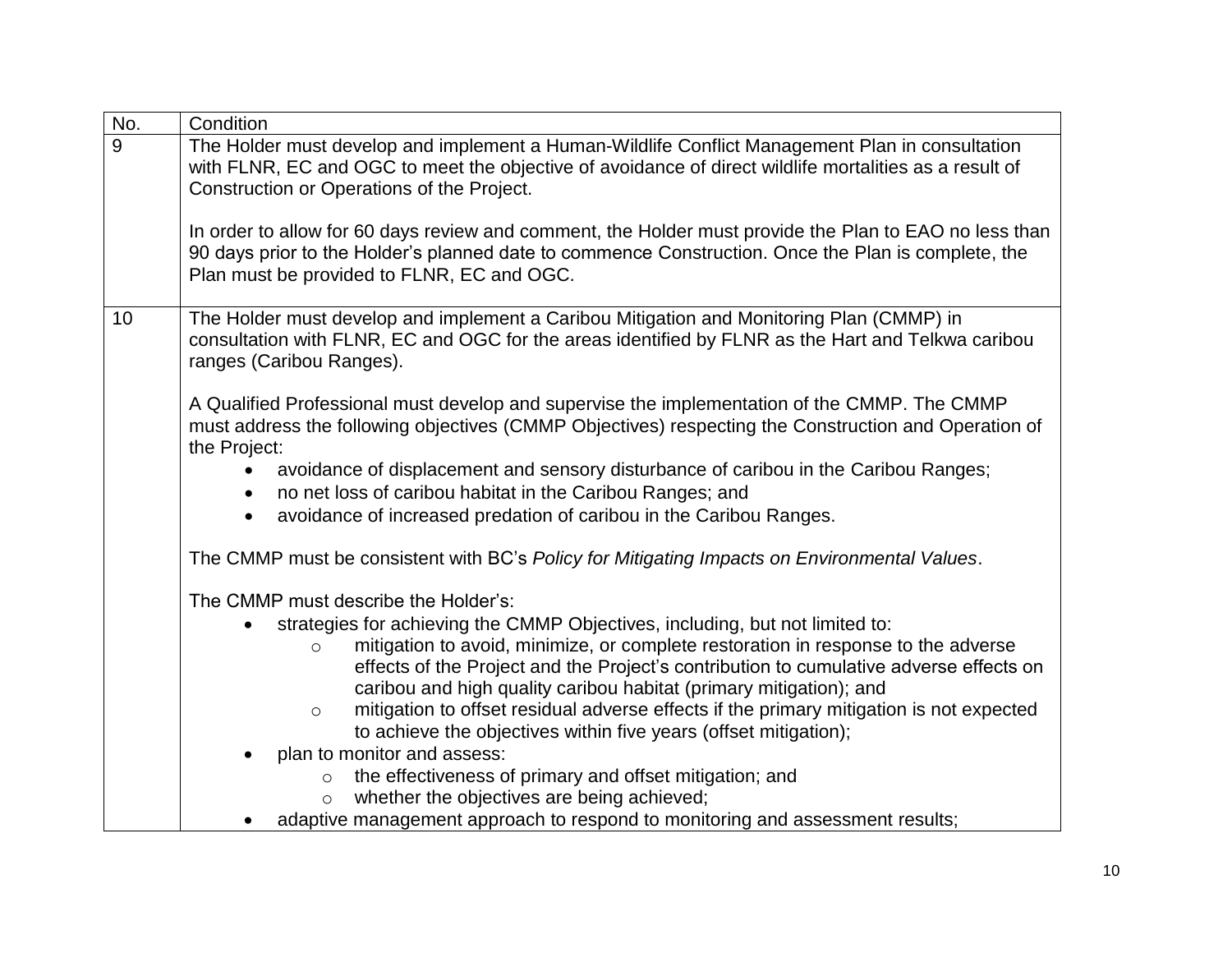| No. | Condition                                                                                                                                                                                                                                                                                                                                                                               |
|-----|-----------------------------------------------------------------------------------------------------------------------------------------------------------------------------------------------------------------------------------------------------------------------------------------------------------------------------------------------------------------------------------------|
|     | plan to report on the implementation of the CMMP; and                                                                                                                                                                                                                                                                                                                                   |
|     | plan to engage with Aboriginal Groups with traditional territories affected by the Project that<br>$\bullet$<br>overlap Caribou Ranges, as well as EC, OGC, and FLNR, throughout the implementation of<br>the CMMP.                                                                                                                                                                     |
|     | The Holder must:                                                                                                                                                                                                                                                                                                                                                                        |
|     | provide a reasonable opportunity to Aboriginal Groups that have traditional territories affected<br>$\bullet$<br>by the Project, that overlap Caribou Ranges, as well as EC, OGC and FLNR to review and<br>provide input regarding the content of the CMMP; and                                                                                                                         |
|     | prepare a report to accompany the submission of the CMMP describing how input received<br>$\bullet$<br>from Aboriginal Groups that have traditional territories affected by the Project that overlap<br>Caribou Ranges, EC, OGC and FLNR was addressed in the CMMP.                                                                                                                     |
|     | In order to allow for 60 days review and comment, the Holder must provide the CMMP to EAO no less<br>than 90 days prior to the Holder's planned date to commence Construction. The Holder must not start<br>Construction in the Caribou Ranges until the Plan has been approved by EAO, unless otherwise<br>authorized by EAO.                                                          |
|     | Once approved the Holder must provide the CMMP to FLNR, EC and OGC.                                                                                                                                                                                                                                                                                                                     |
|     | Any amendments to the CMMP as a result of the adaptive management approach must be developed in<br>consultation with FLNR, and approved by EAO.                                                                                                                                                                                                                                         |
| 11  | Prior to the commencement of Construction, the Holder must enter into an agreement with FLNR<br>(Caribou Agreement) that will set out the terms of the Holder's participation in a program of activities<br>(Caribou Program) that supports the recovery, conservation and management of caribou in the Caribou<br>Ranges. The Holder must abide by the terms of the Caribou Agreement. |
|     | The Caribou Program may include any of the following:<br>monitoring of Caribou Ranges and predators of the Caribou Herds;                                                                                                                                                                                                                                                               |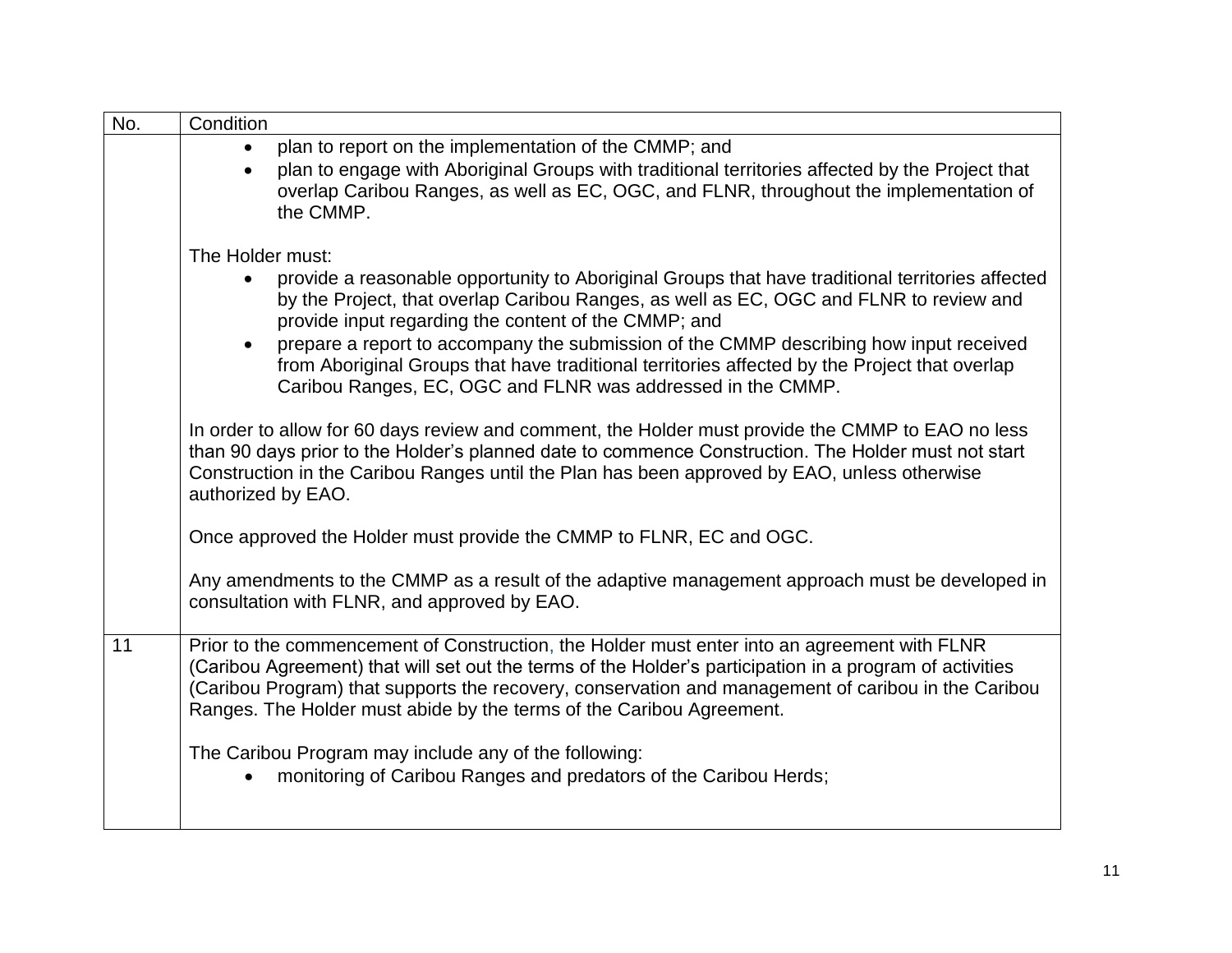| No. | Condition                                                                                                                                                                                                                                                                                                                                                                                                                                                                                                                                      |
|-----|------------------------------------------------------------------------------------------------------------------------------------------------------------------------------------------------------------------------------------------------------------------------------------------------------------------------------------------------------------------------------------------------------------------------------------------------------------------------------------------------------------------------------------------------|
|     | the development and implementation of population, habitat and access management<br>$\bullet$<br>measures that support the conservation and recovery of caribou in the Caribou Ranges and<br>are additional to the measures to be implemented by the Holder under Condition 10; and<br>administration of such activities.<br>$\bullet$                                                                                                                                                                                                          |
|     | The Caribou Agreement may require the Holder to contribute amounts of up to \$1,500,000 be paid in<br>one or more of the following manners:                                                                                                                                                                                                                                                                                                                                                                                                    |
|     | (i) in trust for purposes consistent with the Caribou Program;<br>(ii) as periodic contributions to costs incurred or to be incurred in developing and implementing<br>the Caribou Program, or                                                                                                                                                                                                                                                                                                                                                 |
|     | (iii) in trust for the benefit of the Holder, as security to cover the costs referred to in (ii).                                                                                                                                                                                                                                                                                                                                                                                                                                              |
|     | The Caribou Agreement may require the Holder to review, prepare, comment on, or otherwise<br>participate in the preparation and presentation of draft plans, final plans, and reports regarding the<br>Caribou Program.                                                                                                                                                                                                                                                                                                                        |
| 12  | The Holder must only conduct low elevation helicopter and fixed wing flights over UWR and WHA within<br>the Certified Pipeline Corridor (i) in accordance with the critical timing windows and recommended<br>minimum separation distances specified in the General Wildlife Measures for those areas, or (ii) as<br>recommended by FLNR, where critical timing windows or separation distances are not specified in the<br>General Wildlife Measures for the UWR or WHA, unless exceptions to (i) or (ii) are otherwise authorized<br>by EAO. |
|     | This condition does not limit the Holder's actions in emergency circumstances.                                                                                                                                                                                                                                                                                                                                                                                                                                                                 |
| 13  | The Holder must develop and implement mitigation, including monitoring provisions that are consistent<br>with EC's Recovery Strategy for Marbled Murrelet in Canada for those portions of the Certified Pipeline<br>Corridor that overlap with Marbled Murrelet Critical Habitat.                                                                                                                                                                                                                                                              |
|     | The Holder must develop such mitigation and monitoring provisions in consultation with EC, FLNR and<br>OGC. The objective of such mitigation must be to avoid or minimize impacts of any Project-related<br>incursions into Marbled Murrelet Critical Habitat.                                                                                                                                                                                                                                                                                 |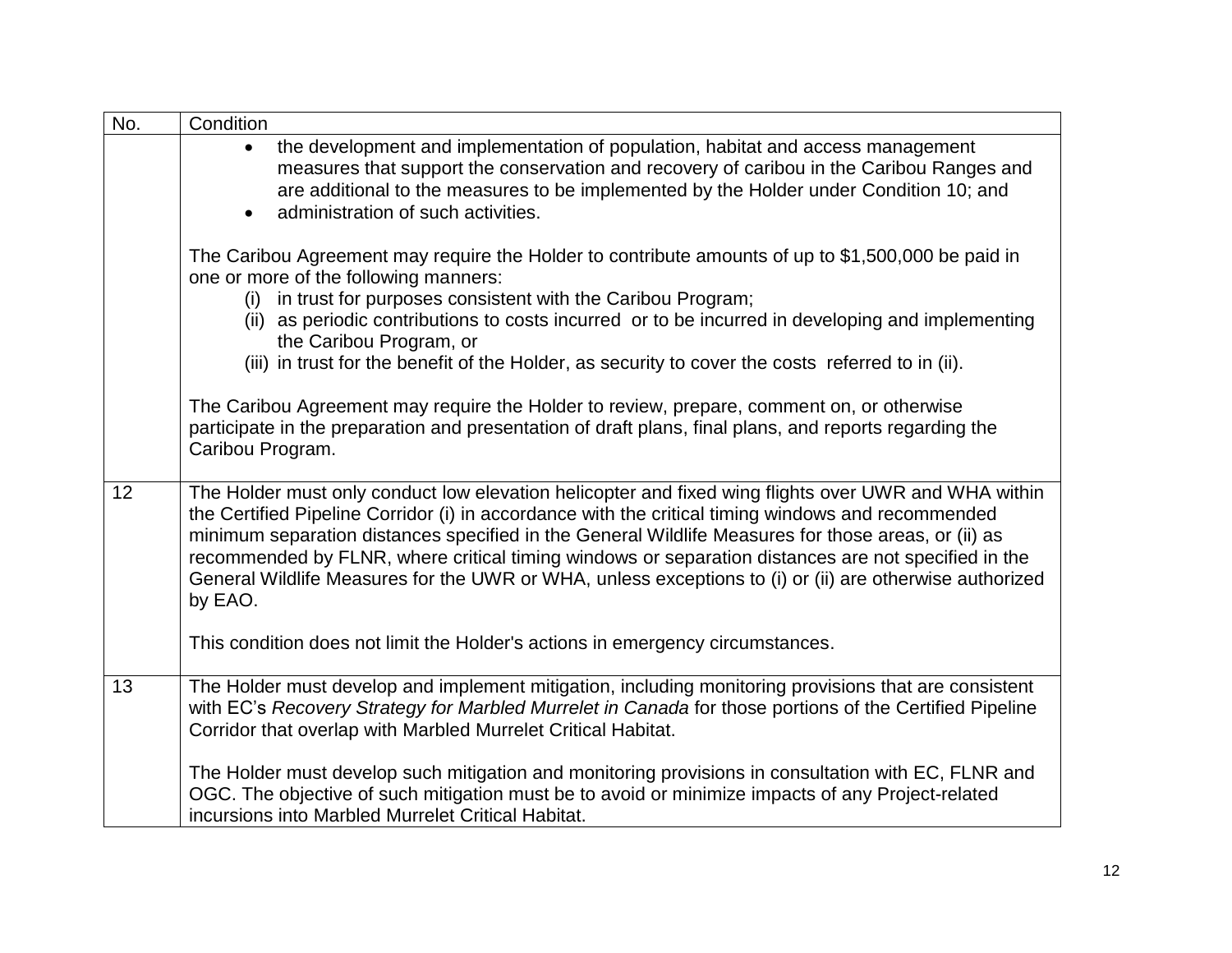| No. | Condition                                                                                                                                                                                                                                                                                                                  |
|-----|----------------------------------------------------------------------------------------------------------------------------------------------------------------------------------------------------------------------------------------------------------------------------------------------------------------------------|
|     | In order to allow 60 days review and comment, the Holder must provide the mitigation to EAO no less<br>than 90 days prior to the Holder's planned date to commence Construction.                                                                                                                                           |
| 14  | The Holder must develop and implement a Wildlife and Wildlife Habitat Management Plan.                                                                                                                                                                                                                                     |
|     | The purpose of the Plan is to capture all relevant wildlife mitigation, as set out in Appendix 2A of the<br>Application, as well as the Access Management, Caribou, Mountain Goat, Grizzly Bear, and<br>Environmental Management Planning Technical Memos provided by CGL, to EAO, dated May 13, 2014,<br>in one document. |
|     | The Plan must be developed in consultation with FLNR and OGC and must:                                                                                                                                                                                                                                                     |
|     | provide specific information on how and when the mitigation will be implemented throughout<br>the life of the Project;                                                                                                                                                                                                     |
|     | include site assessment surveys for all habitat features of Schedule 1 Species at Risk Act<br>$\bullet$<br>listed species within the Certified Pipeline Corridor and propose mitigation to mitigate adverse<br>effects;                                                                                                    |
|     | provide information on the specific mitigation that will be implemented for habitat features that<br>$\bullet$<br>could be encountered within the Certified Pipeline Corridor;                                                                                                                                             |
|     | provide a monitoring program to assess the effectiveness of the mitigation for moose<br>$\bullet$<br>populations in the Certified Pipeline Corridor during Construction and Operation phases of the<br>Project; and                                                                                                        |
|     | describe the Holder's plan for reporting each year, as part of the five year post-Construction<br>$\bullet$<br>monitoring on the Plan to FLNR and OGC with a copy to EAO.                                                                                                                                                  |
|     | In order to allow 60 day review and comment period, the Holder must provide the Plan to EAO no later<br>than 90 days prior to the Holder's planned date to commence Construction. Once the Plan is complete,<br>the Holder must also provide the Plan to OGC.                                                              |
| 15  | The Holder must develop and implement an Access Control Management Plan to meet the objectives                                                                                                                                                                                                                             |
|     | stated in the Application Appendix 2-A, Appendix D.3:<br>control public access along the pipeline ROW, especially where new access is created or                                                                                                                                                                           |
|     | existing access is improved;                                                                                                                                                                                                                                                                                               |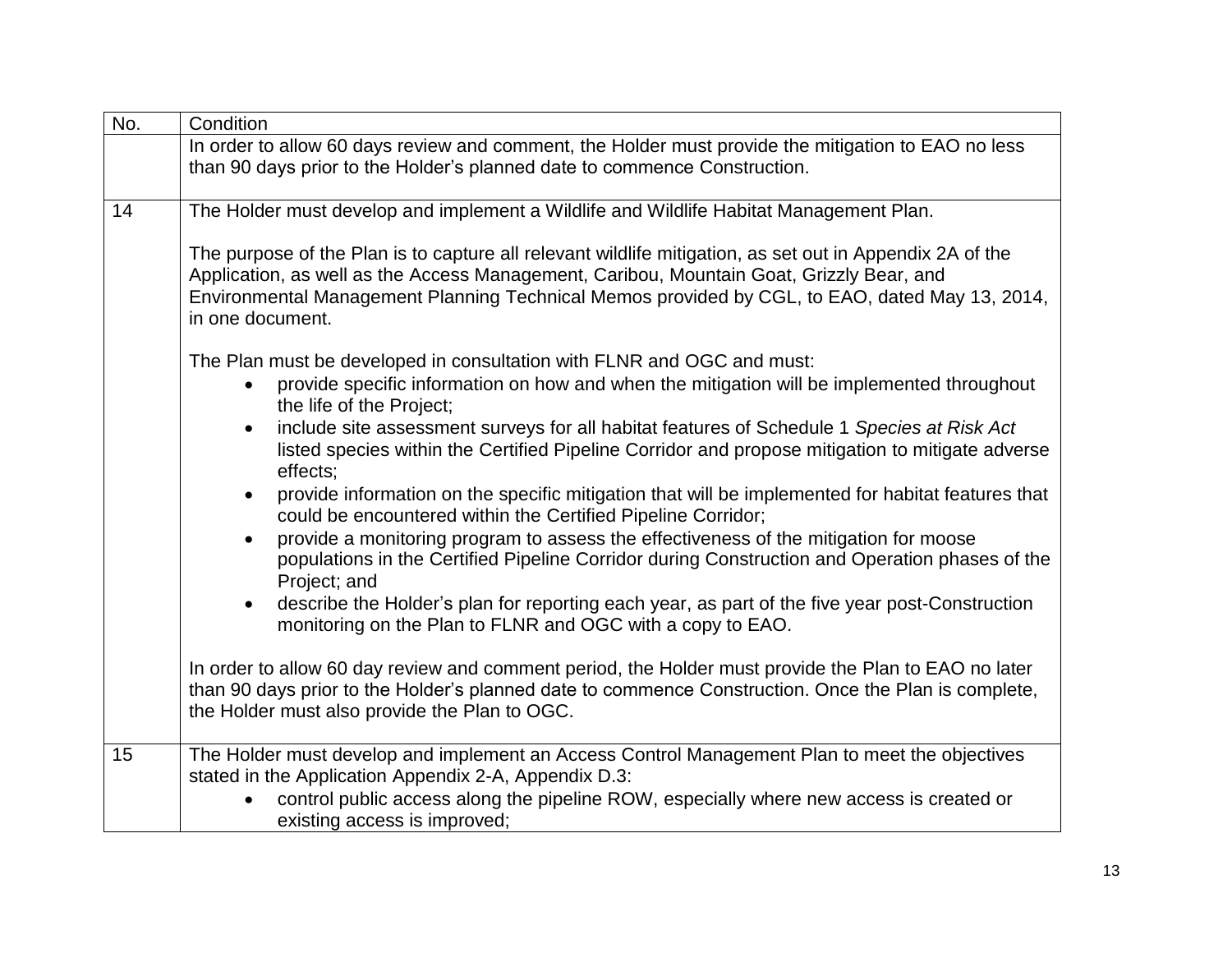| No. | Condition                                                                                                                                                                                                                                                                                                                                                                                                                                                                             |  |  |
|-----|---------------------------------------------------------------------------------------------------------------------------------------------------------------------------------------------------------------------------------------------------------------------------------------------------------------------------------------------------------------------------------------------------------------------------------------------------------------------------------------|--|--|
|     | reduce line-of-sight and ease of access along the ROW for natural predators (e.g., wolves),<br>$\bullet$                                                                                                                                                                                                                                                                                                                                                                              |  |  |
|     | as well as hunters and anglers;                                                                                                                                                                                                                                                                                                                                                                                                                                                       |  |  |
|     | reduce disturbance to high quality, sensitive wildlife habitat;<br>$\bullet$                                                                                                                                                                                                                                                                                                                                                                                                          |  |  |
|     |                                                                                                                                                                                                                                                                                                                                                                                                                                                                                       |  |  |
|     | and the following additional objectives:                                                                                                                                                                                                                                                                                                                                                                                                                                              |  |  |
|     | avoid prohibiting access for Aboriginal Groups to harvest medicinal and food source plants, or<br>to carry out other traditional use activities identified in TUS provided to the Holder prior to<br>Construction; and                                                                                                                                                                                                                                                                |  |  |
|     | avoid prohibiting access for Aboriginal Groups and non-aboriginal trap line holders.<br>$\bullet$                                                                                                                                                                                                                                                                                                                                                                                     |  |  |
|     | The Access Control Management Plan must include:                                                                                                                                                                                                                                                                                                                                                                                                                                      |  |  |
|     | (i) information (written and mapped), including a rationale to demonstrate that new access<br>proposals are limited to the extent practicable, and that defines what types of access will be<br>required, including new permanent access roads, temporary access roads and existing<br>access road upgrades for Construction;                                                                                                                                                         |  |  |
|     | (ii) information about the types of access control management measures implemented during<br>Construction; and                                                                                                                                                                                                                                                                                                                                                                        |  |  |
|     | (iii) information about the types of access control management measures proposed for access<br>identified in (i) during Operations.                                                                                                                                                                                                                                                                                                                                                   |  |  |
|     | The Access Control Management Plan must be developed in consultation with OGC, FLNR and MOTI.<br>In order to allow for a 60 day review and comment period the plan must be submitted to EAO at least 90<br>days prior to the Holder's planned date to commence Construction.                                                                                                                                                                                                          |  |  |
|     | <b>Vegetation</b>                                                                                                                                                                                                                                                                                                                                                                                                                                                                     |  |  |
| 16  | The Holder must use alternative methods of vegetation control, as specified in the Holder's Invasive<br>Plant Management Plan, in the asserted territories of Aboriginal Groups that have requested that<br>pesticides or herbicides not be used, and tracked in the Working Group Issue-Response Tracking Table<br>(including First Nations) for the Coastal GasLink Pipeline Project, provided those alternative methods<br>are consistent with the Integrated Pest Management Act. |  |  |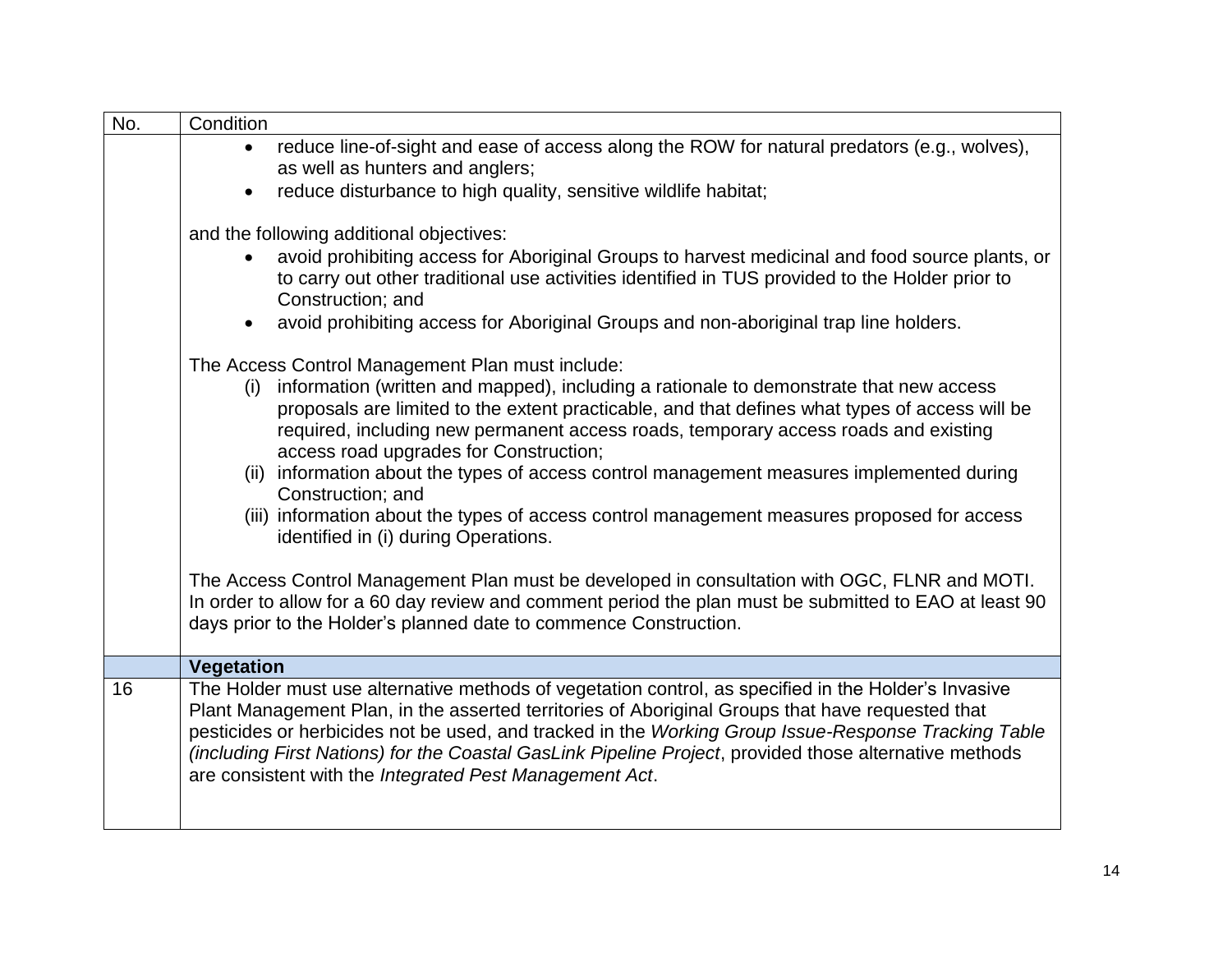| No. | Condition                                                                                                                                                                                                                                                                                                                                                                                                                                                                                                                                                                                                                                                                                     |  |  |  |
|-----|-----------------------------------------------------------------------------------------------------------------------------------------------------------------------------------------------------------------------------------------------------------------------------------------------------------------------------------------------------------------------------------------------------------------------------------------------------------------------------------------------------------------------------------------------------------------------------------------------------------------------------------------------------------------------------------------------|--|--|--|
| 17  | The Holder must, prior to Construction, for any red- and blue-listed plants and ecological communities<br>identified by the BC Conservation Data Centre, conduct site habitat assessment surveys for all locations<br>within the Certified Pipeline Corridor, and propose mitigation to address adverse effects to those plants<br>and ecological communities. The Holder must consult with EC, FLNR and OGC in the development of<br>surveys and mitigation.<br>The Holder must include the survey results and mitigation in relevant permit applications where available<br>at the time of application or as soon as practicable thereafter.                                                |  |  |  |
| 18  | Where the Project footprint intersects with whitebark pine, the Holder must:<br>describe the implementation plan for the mitigation set out in the Application Section 8, Table<br>(i)<br>8-1 and Table 8-7;<br>(ii) provide a whitebark pine density analysis and identify additional site specific mitigation that<br>will be carried out by the Holder, such as cone collection, propagation and planting; and<br>(iii) consult with EC and FLNR on (i) and (ii), and provide copies to OGC prior to the Holder's<br>planned date to commence Construction.<br>The Holder must implement additional site specific mitigation as set out above.                                             |  |  |  |
|     | <b>Social Effects</b>                                                                                                                                                                                                                                                                                                                                                                                                                                                                                                                                                                                                                                                                         |  |  |  |
| 19  | The Holder must develop and implement a Visual Quality Management Plan, in consultation with FLNR<br>and OGC that takes into consideration FLNR's Visual Landscape Design Training Manual (1994). The<br>Plan must address where the Certified Pipeline Corridor intersects with Visual Quality Objectives, and<br>provide a rationale to demonstrate efforts to support the maintenance of the existing Visual Quality<br>Objectives.<br>In order to allow for 30 days review and comment, the Holder must provide the Plan to EAO no less than<br>60 days prior to Construction. Once the Plan is complete, the Holder must also provide the Plan to<br>FLNR and OGC prior to Construction. |  |  |  |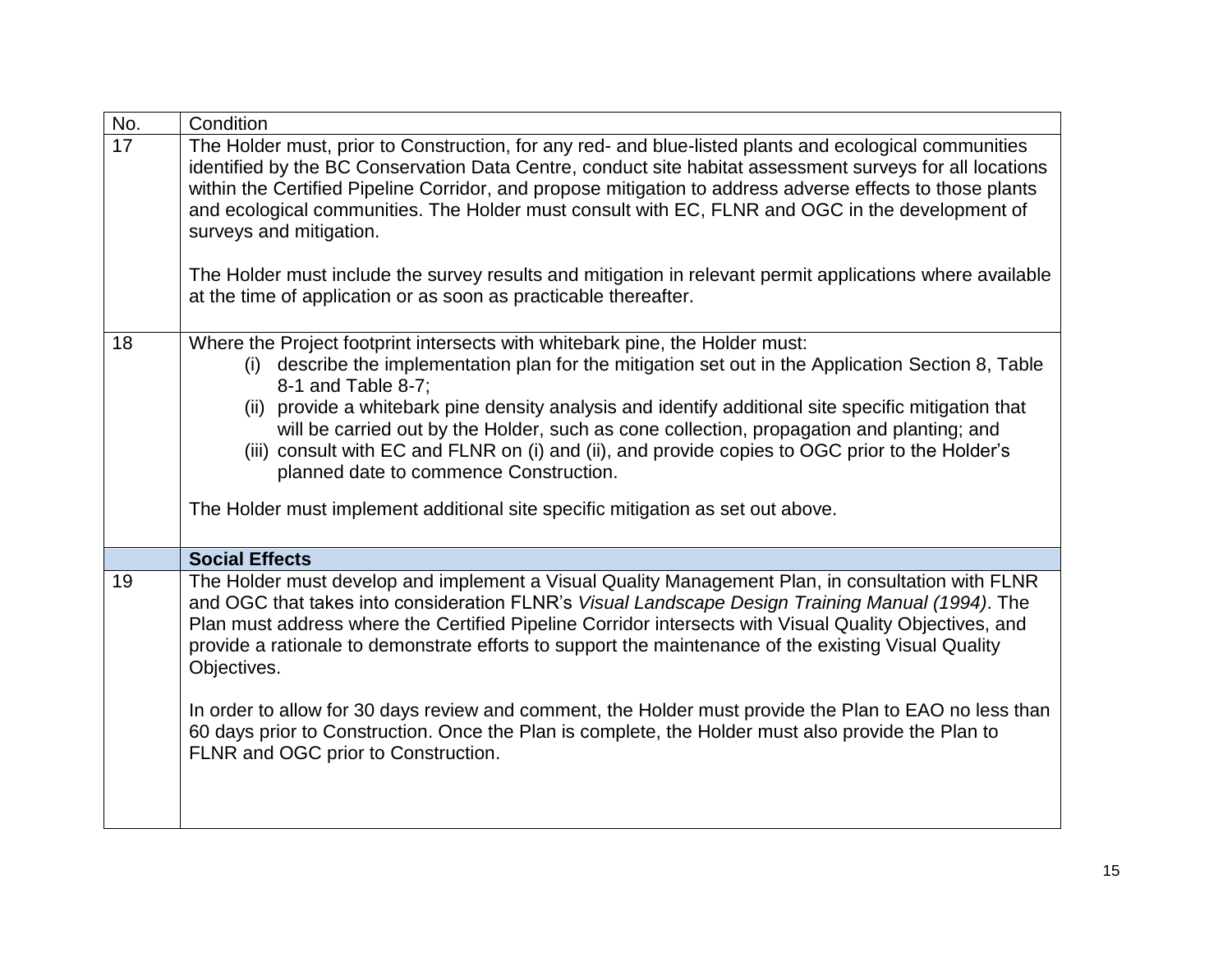| No. | Condition                                                                                                                                                                                                                                                                                                            |  |  |  |  |
|-----|----------------------------------------------------------------------------------------------------------------------------------------------------------------------------------------------------------------------------------------------------------------------------------------------------------------------|--|--|--|--|
| 20  | The Holder must, to the extent practicable, avoid incursions into Old Growth Areas. Where it is not                                                                                                                                                                                                                  |  |  |  |  |
|     | practicable to avoid an incursion into an Old Growth Area, the Holder must:                                                                                                                                                                                                                                          |  |  |  |  |
|     | adhere to any orders under provincial legislation which apply to the Old Growth Area;                                                                                                                                                                                                                                |  |  |  |  |
|     | prepare a report in consultation with FLNR, identifying all such incursions, and submit the<br>$\bullet$<br>report to FLNR; and                                                                                                                                                                                      |  |  |  |  |
|     | where the area of the incursion exceeds a threshold set out in an applicable order or FLNR<br>$\bullet$                                                                                                                                                                                                              |  |  |  |  |
|     | policy or process, prepare a proposal for replacement or recruitment of that area, consistent<br>with the applicable order, policy or process for such replacements.                                                                                                                                                 |  |  |  |  |
|     | A Proposal for replacement or recruitment must:                                                                                                                                                                                                                                                                      |  |  |  |  |
|     | be prepared by a Qualified Professional in consultation with FLNR;                                                                                                                                                                                                                                                   |  |  |  |  |
|     | describe the Holder's efforts to consult with timber tenure holders affected by the<br>$\bullet$<br>replacement; and<br>be submitted to FLNR for review and comment no later than 90 days before the Holder's<br>$\bullet$<br>planned date to commence Construction in Old Growth Areas.                             |  |  |  |  |
|     |                                                                                                                                                                                                                                                                                                                      |  |  |  |  |
|     | The Holder must provide replacement or recruitment proposal(s) to EAO no less than 60 days before the<br>Holder's planned date to commence Construction. The Holder must not start construction in affected old<br>growth areas until the proposal(s) have been approved by EAO, unless otherwise authorized by EAO. |  |  |  |  |
| 21  | The Holder must, in consultation with FLNR and OGC, develop and implement a Timber Salvage<br>Strategy that takes into account OGC's 'Fibre Utilization Plan Guideline'.                                                                                                                                             |  |  |  |  |
|     | The strategy must include, and is not limited to:                                                                                                                                                                                                                                                                    |  |  |  |  |
|     | timber volume estimates $(m^3)$ for the Certified Pipeline Corridor;<br>$\bullet$                                                                                                                                                                                                                                    |  |  |  |  |
|     | marketing commitments and plans for the timber cleared;<br>$\bullet$                                                                                                                                                                                                                                                 |  |  |  |  |
|     | salvage activities for the timber volume that will not be marketed;                                                                                                                                                                                                                                                  |  |  |  |  |
|     | a reconciliation report including a scaled volume comparison to the timber volume estimate to<br>FLNR and EAO on at least an annual basis until harvest activities are complete.                                                                                                                                     |  |  |  |  |
|     | The Holder must obtain advice from a Qualified Professional regarding steps that must be implemented<br>in respect of timber management and hauling practices and times to mitigate risk of forest pest spread.                                                                                                      |  |  |  |  |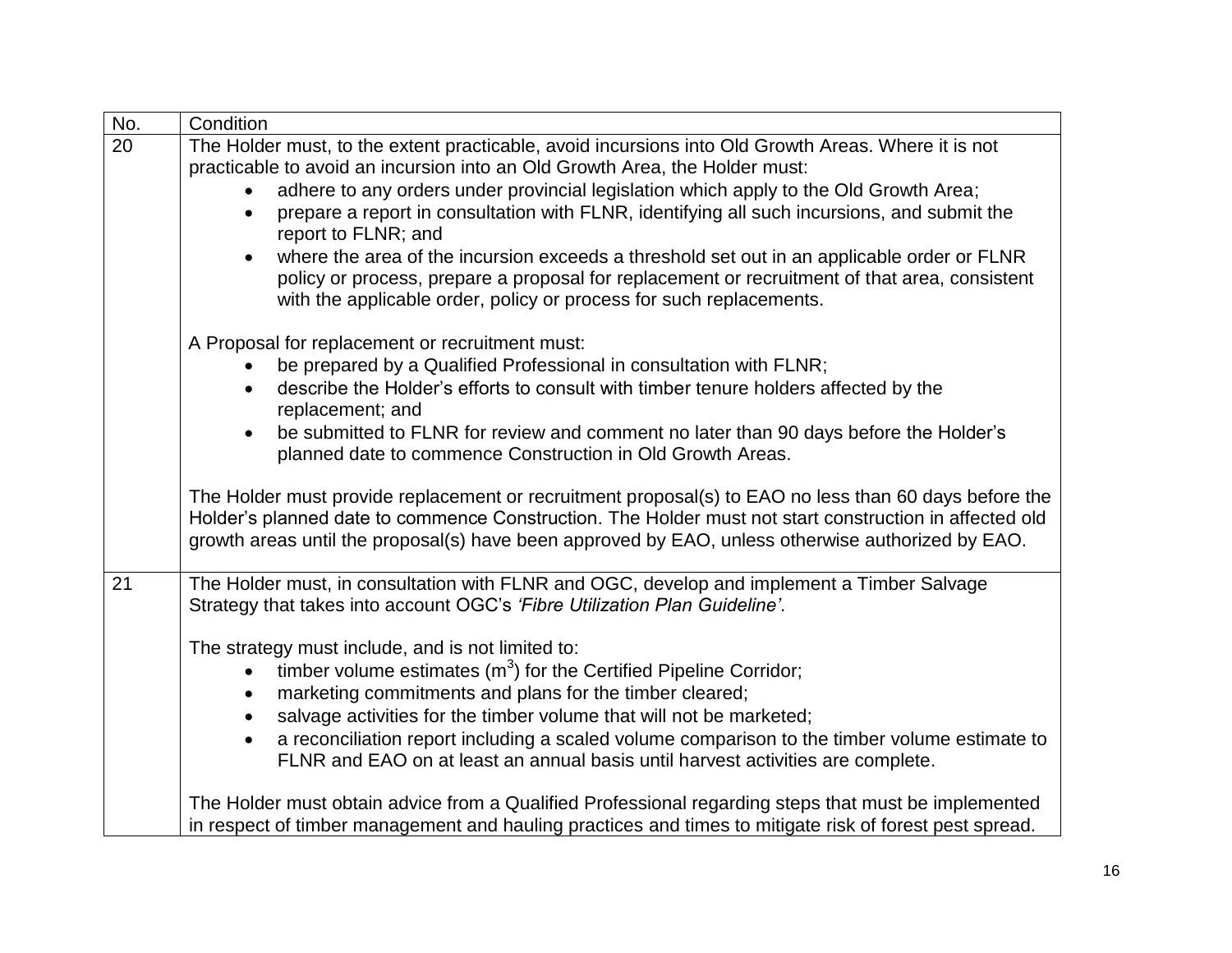| No.                                                  | Condition                                                                                                                                                                                                                                                                                                        |  |  |  |  |
|------------------------------------------------------|------------------------------------------------------------------------------------------------------------------------------------------------------------------------------------------------------------------------------------------------------------------------------------------------------------------|--|--|--|--|
| 22                                                   | The Holder must commence consultation with entities holding timber tenure on the date of this EAC, and<br>that are affected by the Certified Pipeline Corridor, including BC Timber Sales, at least six months prior<br>to the Holder's planned date to commence Construction in respect of the following plans: |  |  |  |  |
|                                                      | Access Control Management Plan;<br>$\bullet$                                                                                                                                                                                                                                                                     |  |  |  |  |
|                                                      | Timber Salvage Strategy; and<br>$\bullet$                                                                                                                                                                                                                                                                        |  |  |  |  |
| <b>Traffic Control Management Plan.</b><br>$\bullet$ |                                                                                                                                                                                                                                                                                                                  |  |  |  |  |
|                                                      | The Holder must make reasonable effort to identify and provide notice to other timber tenure holders<br>who acquire interest after the date of this EAC and before Construction commences.                                                                                                                       |  |  |  |  |
|                                                      | The Holder must provide a report to EAO on such consultation at least 30 days prior to the Holder's<br>planned date to commence Construction.                                                                                                                                                                    |  |  |  |  |
| 23                                                   | The Holder must, at least six months prior to carrying out activities that may affect tenured rights, notify<br>all known tenure holders who hold tenures on the date of this EAC and may be affected by Construction<br>activities.                                                                             |  |  |  |  |
|                                                      | The Holder must make reasonable efforts to identify and provide notice to other tenure holders who<br>acquire interests after the date of this EAC and before Construction commences.                                                                                                                            |  |  |  |  |
|                                                      | The Holder must keep records of notification efforts and make them available to EAO or OGC upon<br>request.                                                                                                                                                                                                      |  |  |  |  |
| 24                                                   | The Holder must develop and implement a Social and Economic Effects Management Plan (SEEMP).<br>The Holder must develop the SEEMP in consultation with CSCD, and in consideration of the framework<br>attached as Appendix B.                                                                                    |  |  |  |  |
|                                                      | The SEEMP must include specific actions to address the following:                                                                                                                                                                                                                                                |  |  |  |  |
|                                                      | implementation of mitigation set out in the Application (Section 12, Table 12-8 and Table 12-9<br>and Section 15, Table 15-17 and 15-21);                                                                                                                                                                        |  |  |  |  |
|                                                      | effective consultation planning and implementation with affected Aboriginal Groups, local<br>$\bullet$                                                                                                                                                                                                           |  |  |  |  |
|                                                      | governments and service delivery agencies regarding effects related to community level                                                                                                                                                                                                                           |  |  |  |  |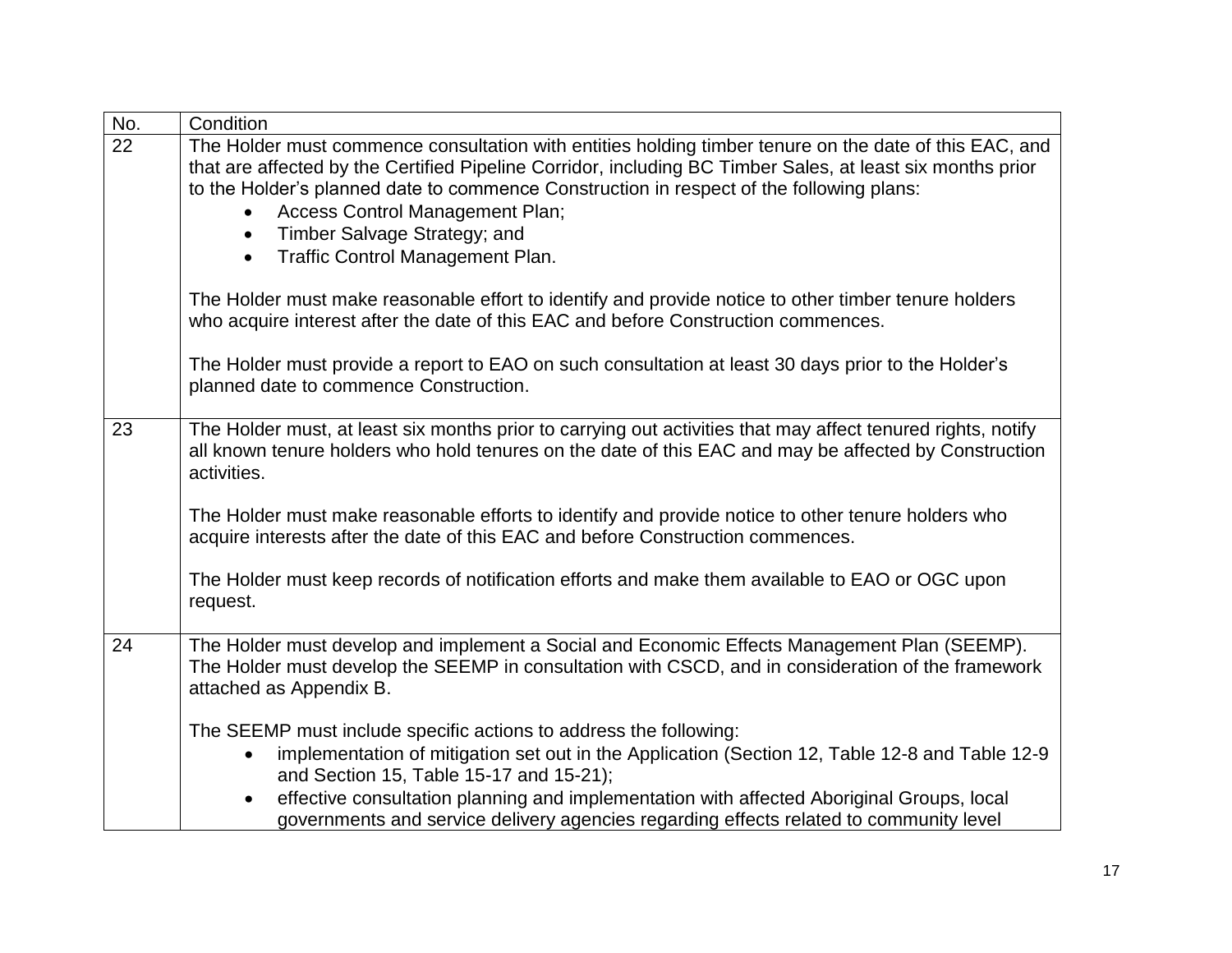| No. | Condition                                                                                                                                                                                                                                                                                                                                                           |  |  |  |  |
|-----|---------------------------------------------------------------------------------------------------------------------------------------------------------------------------------------------------------------------------------------------------------------------------------------------------------------------------------------------------------------------|--|--|--|--|
|     | infrastructure and services including water, waste (solid and liquid), health and social<br>services;                                                                                                                                                                                                                                                               |  |  |  |  |
|     | approach to designing and communicating programs related to employment and contracting<br>$\bullet$<br>opportunities, skills training and education;                                                                                                                                                                                                                |  |  |  |  |
|     | monitoring and reporting on the effectiveness of the mitigation set out in the Application and<br>$\bullet$<br>in the SEEMP; and                                                                                                                                                                                                                                    |  |  |  |  |
|     | if necessary, description of an adaptive management approach, including the implementation<br>$\bullet$<br>of alternative mitigation, to address unpredicted effects directly related to the Project.                                                                                                                                                               |  |  |  |  |
|     | The Holder is required to implement the SEEMP in consultation with CSCD upon the commencement of<br>Construction activities until one year after Project Operations commence or as otherwise directed by<br>EAO.                                                                                                                                                    |  |  |  |  |
|     | In order to allow for CSCD to review, comment and make a recommendation to EAO on whether to<br>approve the plan, the Holder must provide the SEEMP to CSCD no less than 90 days prior to the<br>Holder's planned date to commence Construction. The Holder must not commence Construction until<br>the SEEMP has been approved by EAO.                             |  |  |  |  |
|     | Any amendments to the SEEMP as a result of the adaptive management approach must be developed<br>in consultation with CSCD and approved by EAO prior to implementation, unless otherwise authorized<br>by EAO.                                                                                                                                                      |  |  |  |  |
| 25  | The Holder must develop and implement a No-Hunting, No-Trapping, No-Fishing and No-Plant<br>Gathering Policy for the Holder's employees and contractors during work hours.                                                                                                                                                                                          |  |  |  |  |
|     | The Holder shall develop, implement and enforce a policy restricting employees from possessing or<br>storing firearms, bows and crossbows in construction camps or in work vehicles, unless on the request<br>of the Holder, EAO in consultation with MOE, determines that a designated wildlife monitor may carry a<br>firearm for animal control safety purposes. |  |  |  |  |
|     |                                                                                                                                                                                                                                                                                                                                                                     |  |  |  |  |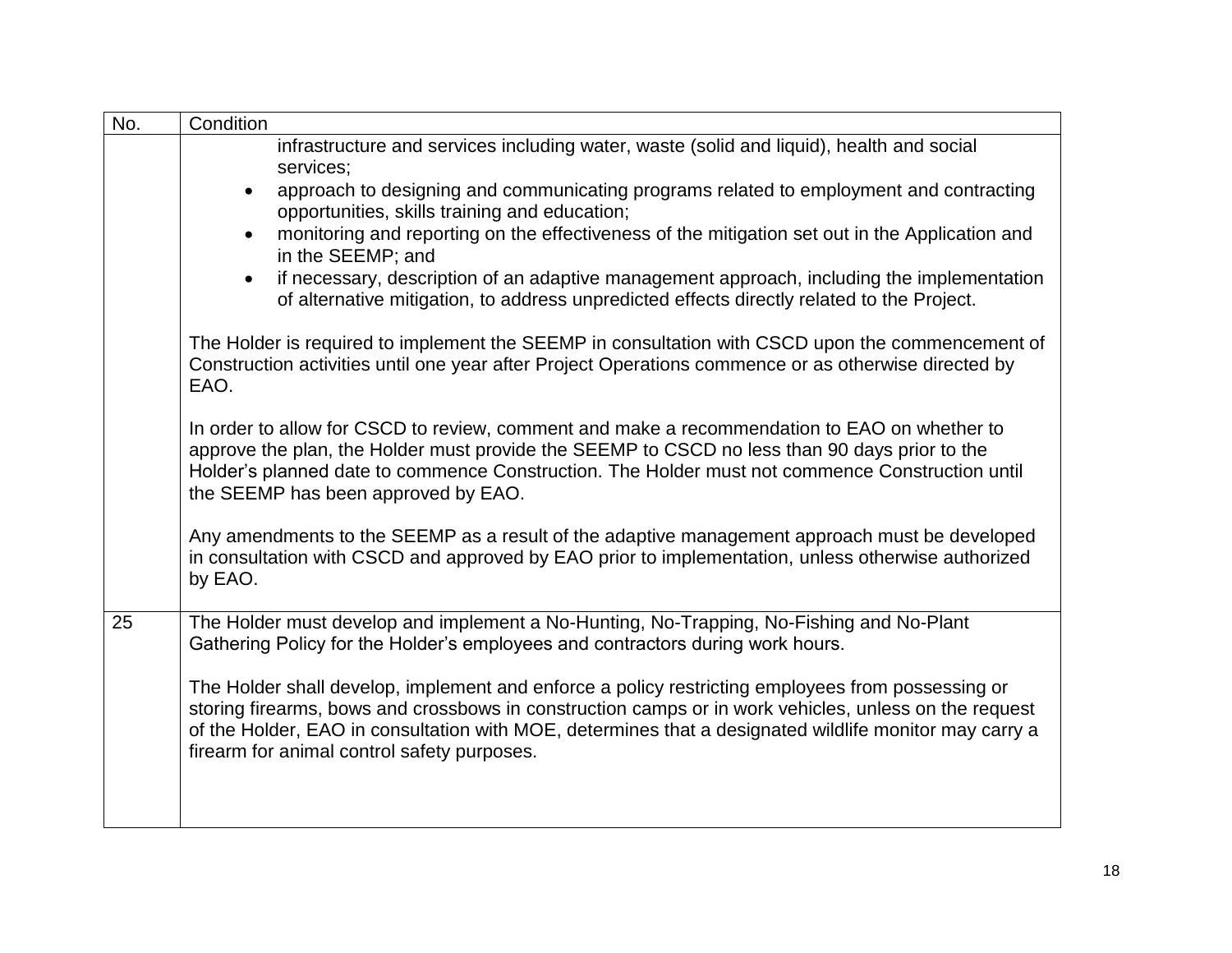| No. | Condition                                                                                                                                                                                                                                                                                                                                                                                                                                                                                                                                                                                      |  |  |  |
|-----|------------------------------------------------------------------------------------------------------------------------------------------------------------------------------------------------------------------------------------------------------------------------------------------------------------------------------------------------------------------------------------------------------------------------------------------------------------------------------------------------------------------------------------------------------------------------------------------------|--|--|--|
|     | <b>Environmental Management</b>                                                                                                                                                                                                                                                                                                                                                                                                                                                                                                                                                                |  |  |  |
| 26  | The Holder must develop and implement an Environmental Management Plan (EMP) in accordance with<br>Section 25 and Appendix 2A of the Application.                                                                                                                                                                                                                                                                                                                                                                                                                                              |  |  |  |
|     | The Holder must develop the EMP in consultation with the Relevant Regulatory Authorities and<br>Aboriginal Groups for the approval of EAO per Appendix A to this EAC.                                                                                                                                                                                                                                                                                                                                                                                                                          |  |  |  |
|     | The Holder must not commence Construction until the EMP has been approved. The EMP approved<br>must be submitted to OGC prior to the Holder's planned date to commence Construction.                                                                                                                                                                                                                                                                                                                                                                                                           |  |  |  |
|     | The Holder must carry out a Post-Construction Monitoring Program to monitor and report on the<br>effectiveness of the mitigation set out in the EMP.                                                                                                                                                                                                                                                                                                                                                                                                                                           |  |  |  |
| 27  | The Holder must retain environmental inspectors as described in Section 25.2 of the Application. The<br>Holder must provide each such environmental inspector with the authority to require the Holder and its<br>contractors to cease Construction activities immediately if such environmental inspector believes that<br>such Construction activities are causing adverse impacts to environmental, heritage and health valued<br>components that were not predicted in the Application, or are not avoided, mitigated, or compensated for<br>as identified in the Application and the EMP. |  |  |  |
|     | <b>Aboriginal Groups</b>                                                                                                                                                                                                                                                                                                                                                                                                                                                                                                                                                                       |  |  |  |
| 28  | The Holder must, at the request of one or more Aboriginal Groups:<br>(i) provide a schedule of Construction activities;<br>(ii) provide notification, a minimum of 30 days in advance, of Operations activities causing<br>disturbance to land, vegetation or watercourses; and<br>(iii) prior to providing (i) and (ii), the Holder must seek input from the Aboriginal Group(s) about<br>the format of the information.                                                                                                                                                                      |  |  |  |
|     | In addition, the Holder must, at the request of one or more Aboriginal Groups:<br>provide any plans for offsets on aquatic, riparian, or in-stream values required by any RRA,<br>for information sharing purposes prior to submission to the RRA; and                                                                                                                                                                                                                                                                                                                                         |  |  |  |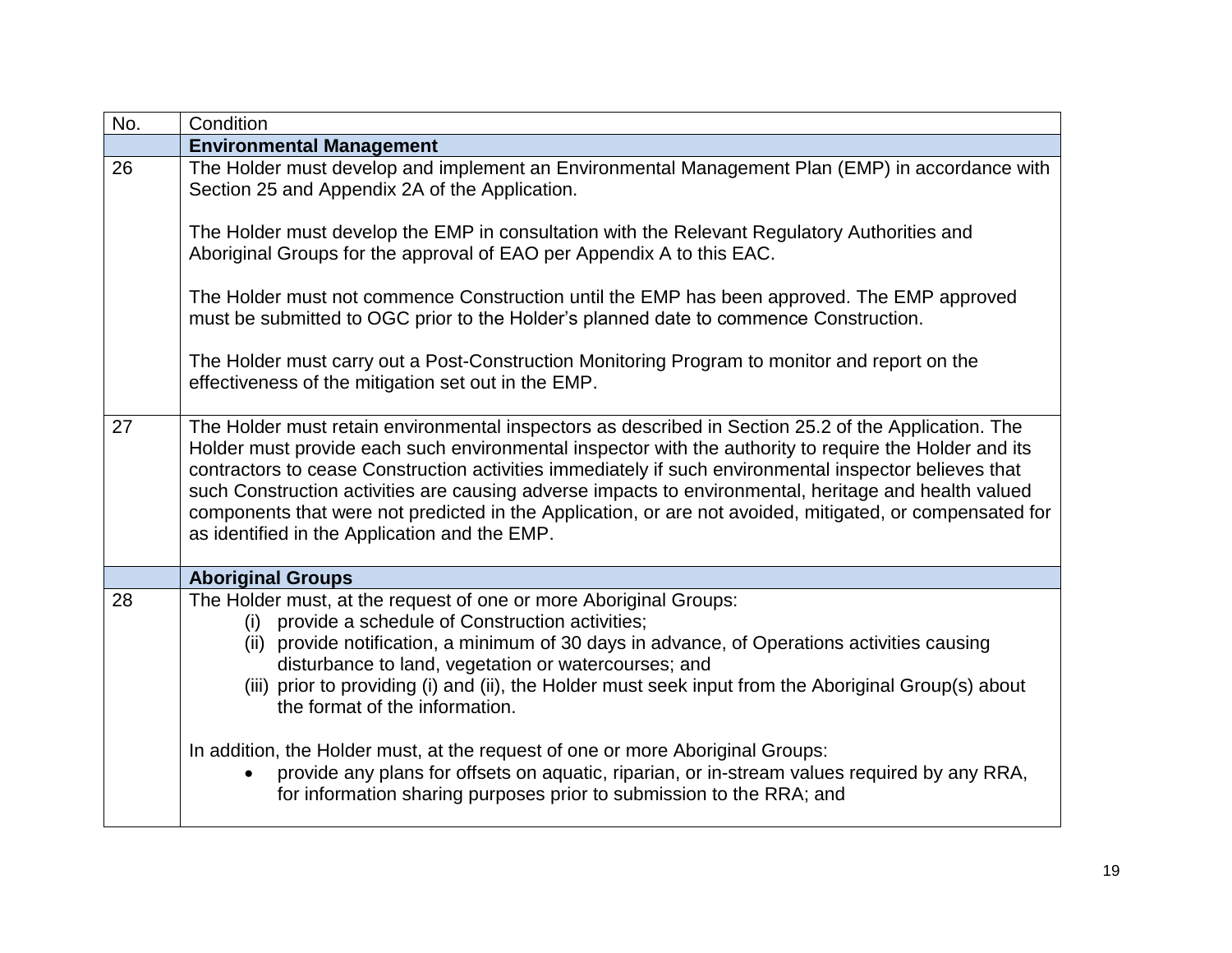| Condition                                                                                                                                                                                                                                                                                   |
|---------------------------------------------------------------------------------------------------------------------------------------------------------------------------------------------------------------------------------------------------------------------------------------------|
| discuss the development of the EMP set out in Condition 26, as well as any plans set out in<br>$\bullet$<br>this Table of Conditions, and other relevant plans developed to meet regulatory requirements.                                                                                   |
| If Aboriginal Groups provide TUS or TEK to the Holder after the date of this EAC, the Holder must<br>consider the TUS and or TEK in authorization applications related to the Construction or Operation of<br>the Project.                                                                  |
| When requested by Aboriginal Groups, the Holder must provide Cultural Awareness Training to Project<br>personnel. The Holder must make efforts to engage with those Aboriginal Groups prior to providing<br>Cultural Awareness Training to determine the scope and content of the training. |
| The Holder must implement a construction monitoring program for Aboriginal Groups that provides<br>opportunities for individuals of Aboriginal Groups to monitor Construction activities.                                                                                                   |
| The Holder must provide opportunities for the individuals of Aboriginal Groups to participate in the<br>program at least 90 days prior to the Holder's planned date to commence Construction in the Aboriginal<br>Groups' respective traditional territories.                               |
| The Holder must provide an Aboriginal Consultation report, based on the approved EAO Aboriginal<br><b>Consultation Plan:</b><br>(i) two years after Construction commences; and<br>(ii) one year after Operations commence.                                                                 |
| The reports above must be provided to Aboriginal Groups, EAO and OGC.                                                                                                                                                                                                                       |
| Saulteau First Nations, West Moberly First Nation, McLeod Lake Indian Band and<br>Doig River First Nation are conducting a Technical Review of the Project.                                                                                                                                 |
| If the results of the Technical Review are shared with the Holder, the Holder must provide the Technical<br>Review to the RRA's, including EAO within 14 days.                                                                                                                              |
|                                                                                                                                                                                                                                                                                             |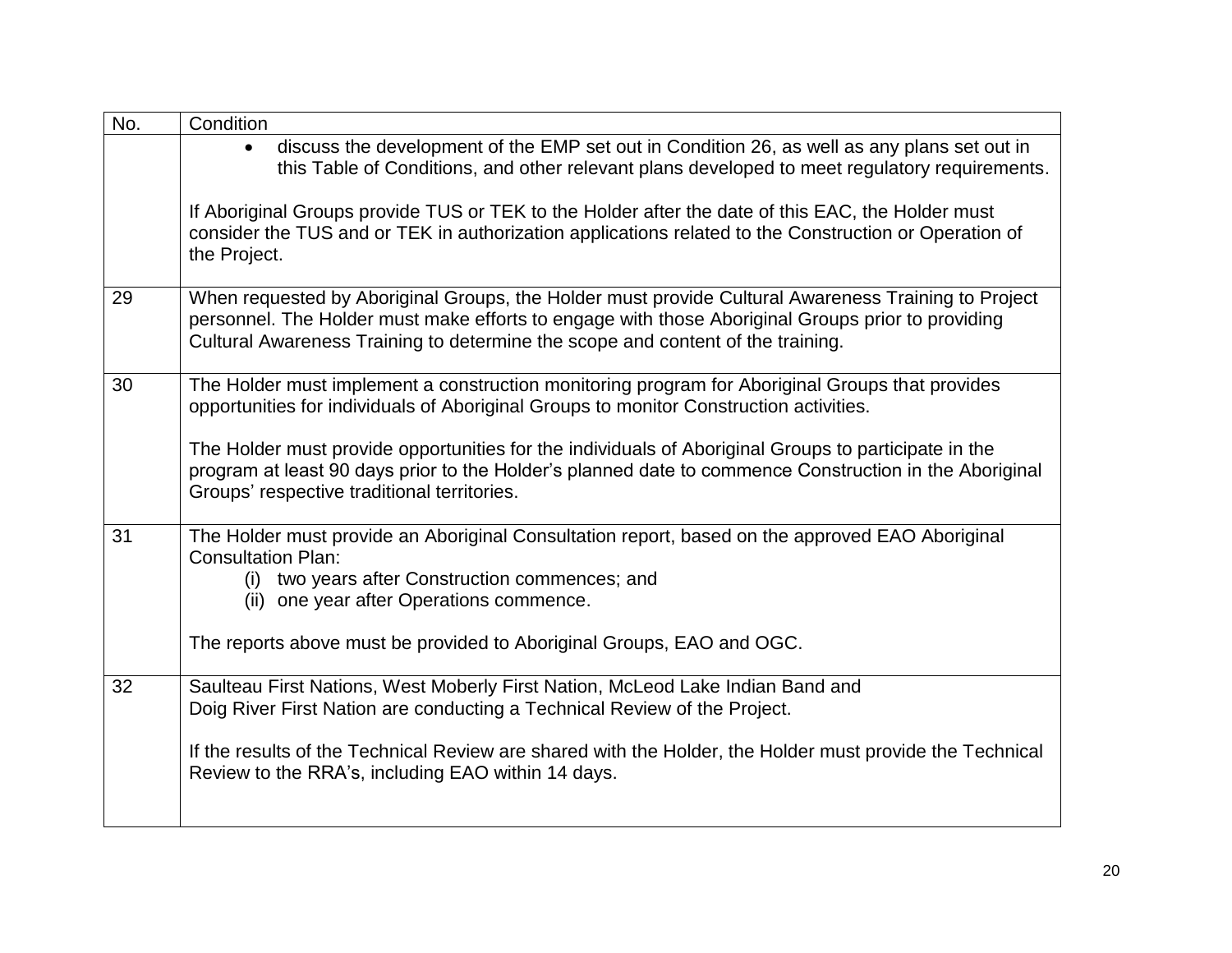| No. | Condition                                                                                             |
|-----|-------------------------------------------------------------------------------------------------------|
|     | In addition, the Holder must demonstrate reasonable efforts to EAO to engage Saulteau First Nations,  |
|     | West Moberly First Nation, McLeod Lake Indian Band, and Doig River First Nation on the results of the |
|     | <b>Technical Review.</b>                                                                              |
|     |                                                                                                       |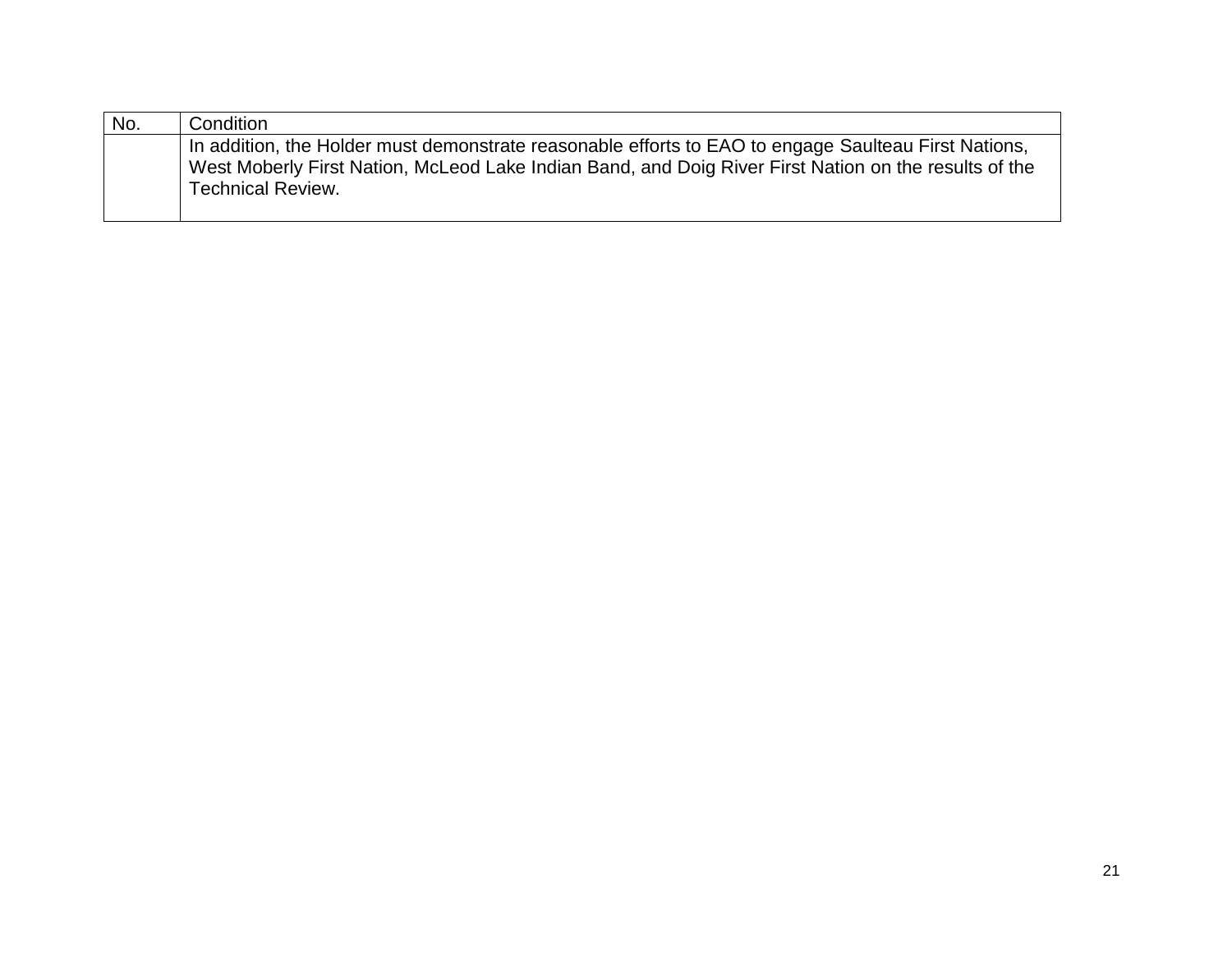### **APPENDIX A**

| <b>PLANS</b>                                                                                 | <b>REFERENCE</b>                                          | <b>RELEVANT</b><br><b>REGULATORY</b><br><b>AUTHORITY</b> |
|----------------------------------------------------------------------------------------------|-----------------------------------------------------------|----------------------------------------------------------|
| <b>Environmental Management Plan:</b>                                                        | Appendix 2-A of the<br>Application                        | <b>OGC/FLNRO</b>                                         |
| <b>Adverse Weather Contingency Plan</b>                                                      | Appendix C.1 of the EMP<br>[Appendix 2-A of Application]  | <b>OGC</b>                                               |
| Directional Drilling Procedures and Instream Drilling Mud<br><b>Release Contingency Plan</b> | Appendix C.8 of the EMP<br>[Appendix 2-A of Application]  | OGC/FLNRO/DFO                                            |
| <b>Ecological Community and Species of Concern</b><br><b>Contingency Plan</b>                | Appendix C.9 of the EMP<br>[Appendix 2-A of Application]  | OGC/FLNRO/EC                                             |
| <b>Fire Suppression Contingency Plan</b>                                                     | Appendix C.5 of the EMP<br>[Appendix 2-A of Application]  | <b>OGC/FLNRO</b>                                         |
| <b>Flood and Excessive Flow Contingency Plan</b>                                             | Appendix C.3 of the EMP<br>[Appendix 2-A of Application]  | OGC/DFO                                                  |
| <b>Heritage Resource Discovery Contingency Plan</b>                                          | Appendix C.11 of the EMP<br>[Appendix 2-A of Application] | <b>OGC/BC Archaeology</b><br><b>Branch</b>               |
| <b>Soil Handling Contingency Plan</b>                                                        | Appendix C.6 of the EMP<br>[Appendix 2-A of Application]  | OGC/ALC                                                  |
| <b>Soil Erosion Contingency Plan</b>                                                         | Appendix C.7 of the EMP<br>[Appendix 2-A of Application]  | OGC/DFO                                                  |
| <b>Spill Contingency Plan</b>                                                                | Appendix C.2 of the EMP<br>[Appendix 2-A of Application]  | <b>OGC</b>                                               |
| <b>Traditional Land Use Sites Discovery Contingency Plan</b>                                 | Appendix C.12 of the EMP<br>[Appendix 2-A of Application] | <b>OGC/BC Archaeology</b><br><b>Branch</b>               |
| <b>Wet Soils Contingency Plan</b>                                                            | Appendix C.4 of the EMP<br>[Appendix 2-A of Application]  | OGC/ALC                                                  |
| Wildlife Species of Concern Discovery Contingency Plan                                       | Appendix C.10 of the EMP<br>[Appendix 2-A of Application] | OGC/FLNRO/EC                                             |
| <b>Access Control Management Plan</b>                                                        | Appendix D.3 of the EMP<br>[Appendix 2-A of Application]  | OGC/EC/FLNRO                                             |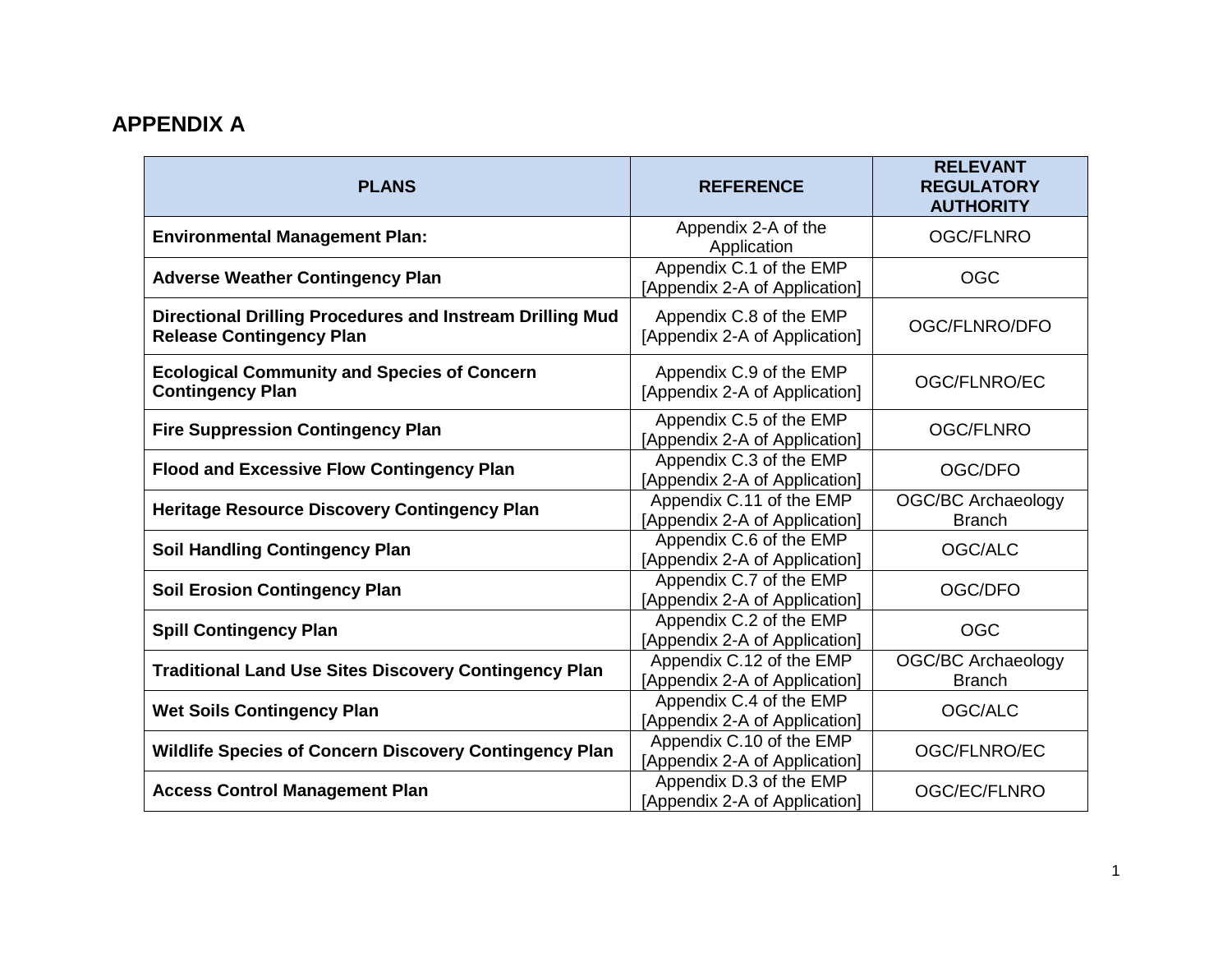| <b>PLANS</b>                                     | <b>REFERENCE</b>                                         | <b>RELEVANT</b><br><b>REGULATORY</b><br><b>AUTHORITY</b> |
|--------------------------------------------------|----------------------------------------------------------|----------------------------------------------------------|
| <b>Chemical and Waste Management Plan</b>        | Appendix D.1 of the EMP<br>[Appendix 2-A of Application] | OGC/WorkSafe BC                                          |
| <b>Contaminated Soil Management Plan</b>         | Appendix D.5 of the EMP<br>[Appendix 2-A of Application] | <b>OGC</b>                                               |
| <b>Hydrovac Cutting Handling Management Plan</b> | Appendix D.4 of the EMP<br>[Appendix 2-A of Application] | <b>OGC</b>                                               |
| <b>Traffic Control Management Plan</b>           | Appendix D.2 of the EMP<br>[Appendix 2-A of Application] | <b>OGC/RCMP</b>                                          |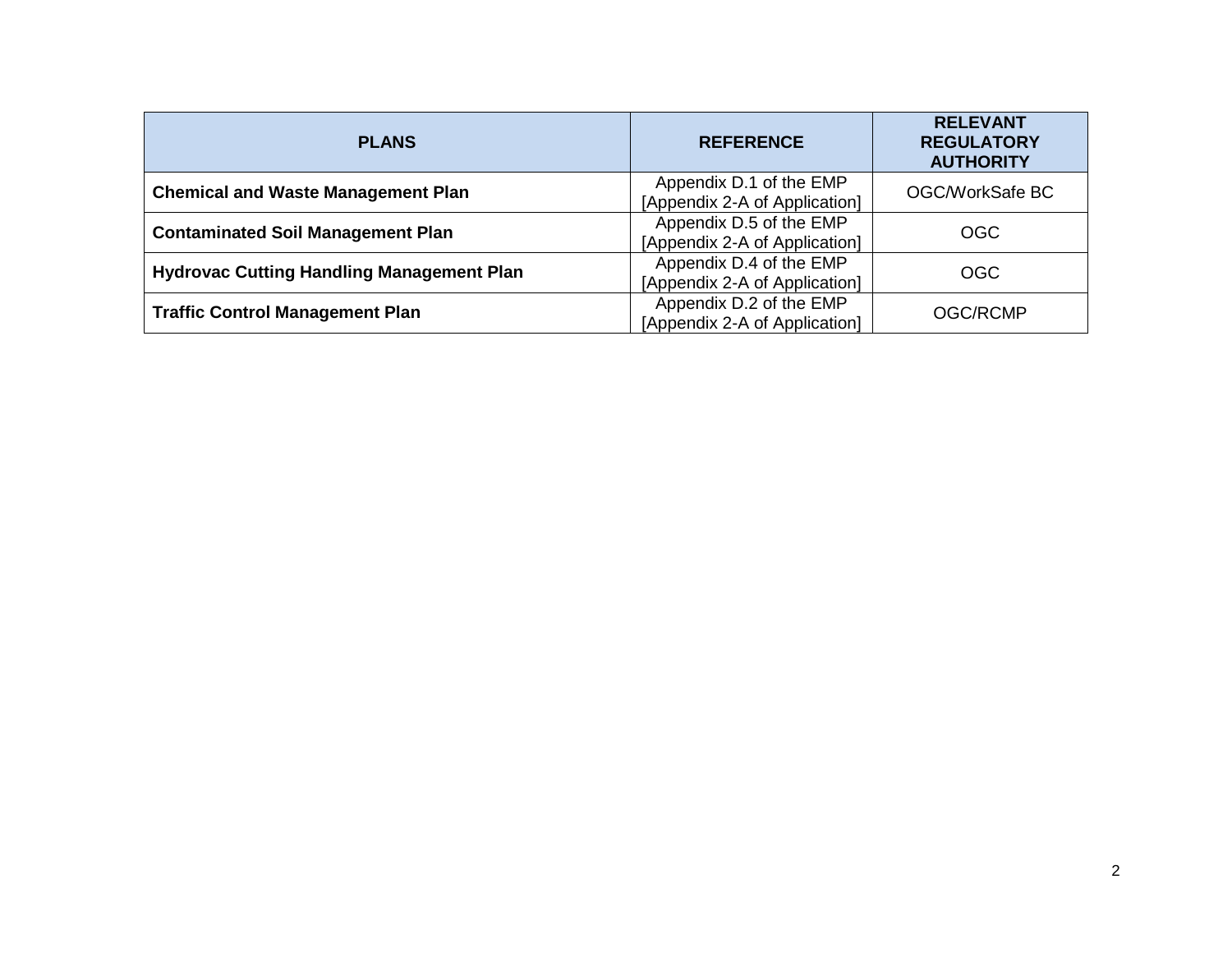**APPENDIX B (SEEMP FRAMEWORK)**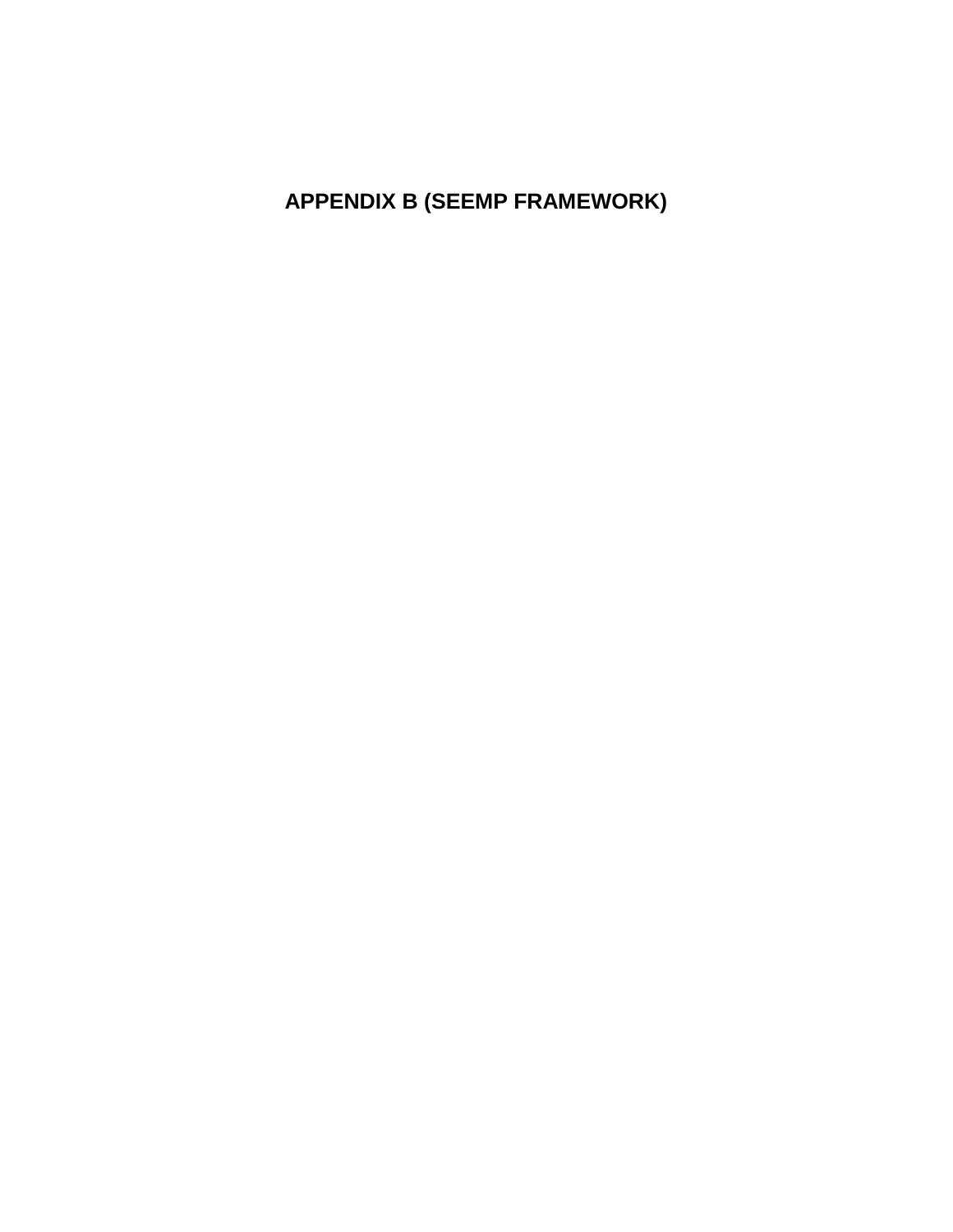### SOCIO-ECONOMIC EFFECTS MANAGEMENT PLAN (SEEMP) DEVELOPMENT, APPROVAL AND IMPLEMENTATION FRAMEWORK

#### **1. Introduction and Context**

In the context of LNG projects, local governments and Aboriginal Groups have raised concerns in the Environmental Assessment (EA) process regarding the provision of services and infrastructure (e.g. emergency, crime prevention, social, recreational, utilities, health care, etc.).

While Applications for Environmental Assessment Certificates have commitments to a number of mitigation measures intended to address those concerns, Environmental Assessment Office (EAO) has concluded that some uncertainty remains about the effectiveness of those mitigations for some projects. Of particular interest are socio-economic effects, with a focus on infrastructure and services in British Columbia's communities (municipalities and regional districts) affected by LNG development during construction time frames. Additionally, it is understood that some project information may need to be updated during the project lifecycle, including the timing, location and size of temporary workforces and the inter-relationship between other activities in the area.

Certificate Holders are best positioned to provide project information (such as timing, location and magnitude of activities) analyse project-specific effects and develop mitigation measures for their own implementation. Provincial and local governments and other service providers are likewise best positioned to consider effects on their respective infrastructure and services. The best approach to manage for these complex interrelationships will be based on shared expertise and input from these partners. To achieve this, the Ministry of Community, Sport and Cultural Development (MCSCD) and the Environmental Assessment Office (EAO) have developed an approach that requires Certificate Holders to develop a rigorous plan based on this Socio-Economic Effects Management Plan (SEEMP) Framework as a legally binding condition in the Environmental Assessment Certificate.

The SEEMP sets out an adaptive process to identify and manage project related socio-economic effects, with a particular focus on services and infrastructure. The SEEMP should describe the approach to implementing mitigations set out in the Application in the context of real time and based on engagement with appropriate parties. Adaptive management principles (namely monitoring for mitigation effectiveness) would apply to the management of unforeseen events attributable to the project during construction phases (and that are the responsibility of the Certificate Holder). Where possible, the SEEMP should differentiate between effects that are the responsibility of the Certificate Holder and those that are not, so that other participants in the SEEMP process are able to plan and manage for effects from the project that are their responsibility.

This framework describes the key elements of the SEEMP and provides direction on how a SEEMP should be developed, approved and implemented. It is not meant to be prescriptive, rather, it enables the Certificate Holder to design a SEEMP that meets their specific project parameters and reflects the relationships that the Certificate Holder has developed, or will need to develop, with service providers through their engagement. While the framework lays out the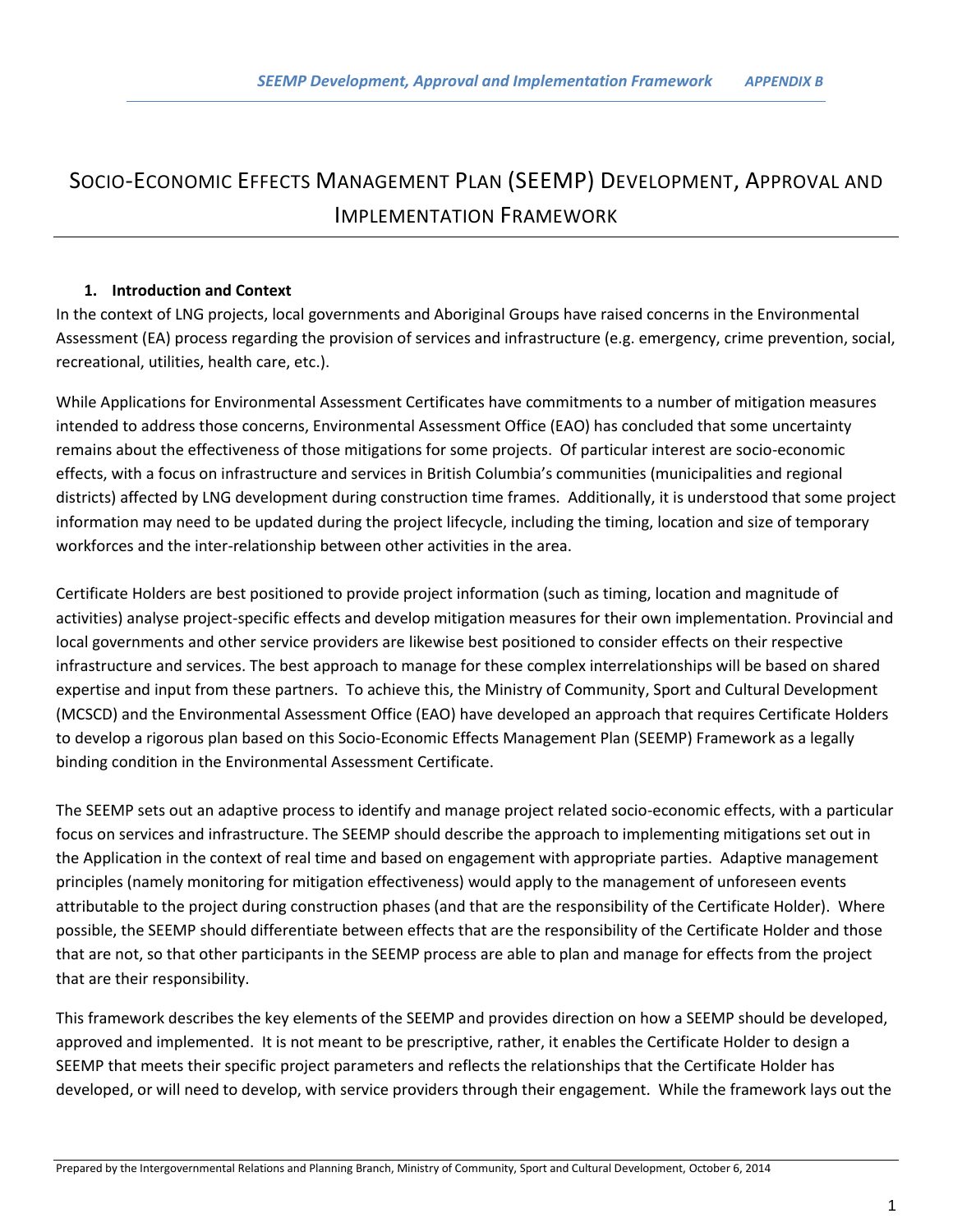content and process for the SEEMP to support a consistent approach, it is expected that SEEMPs will be unique to each project.

The SEEMP requires a Certificate Holder to engage early and often in the SEEMP development and implementation with impacted parties, implement mitigations set out in the Application, and examine the effectiveness of those mitigations.

#### **2. Purpose of a Socio-Economic Effects Management Plan (SEEMP)**

The SEEMP clarifies the Certificate Holder's role in identifying, communicating, quantifying and mitigating (or contributing to the mitigation of) socio-economic effects on community-level services and infrastructure arising from construction of their project.

The desired outcome with the development of a SEEMP is to mitigate project related adverse impacts on communities and for a Certificate Holder to have access to services that are required for their business and workers. The desired outcomes for the SEEMP are:

- clarity for all parties about timing of project activities so that planning and actions are based on current information;
- **•** effective engagement between the parties;
- a planned approach to implementation of appropriate mitigations and plans;
- identification of an adaptive management approach(s) to ensure new effects are understood and mitigation is appropriate in the circumstances; and
- utilization of information by participants in the SEEMP process for the development of their own planning and actions in response to project effects/activities.

A SEEMP is to be developed in consultation with the Ministry of Community, Sport and Cultural Development (MCSCD) and approved by the EAO. The timing of the delivery of the SEEMP will be set out in the EA Condition, with the general guidance that the Certificate Holder must not commence construction until the SEEMP has been approved by EAO.

#### **3. Required Content within a Socio-Economic Effects Management Plan**

A SEEMP builds upon the EAC Application and describes how the Certificate Holder intends to carry out the mitigation for those effects, and to monitor and report upon the actual economic and social effects of the project once it is underway. The SEEMP should address project-specific effects as identified in individual Applications. These effects and proposed mitigations are discussed in the Application and may include, but not be limited to the following: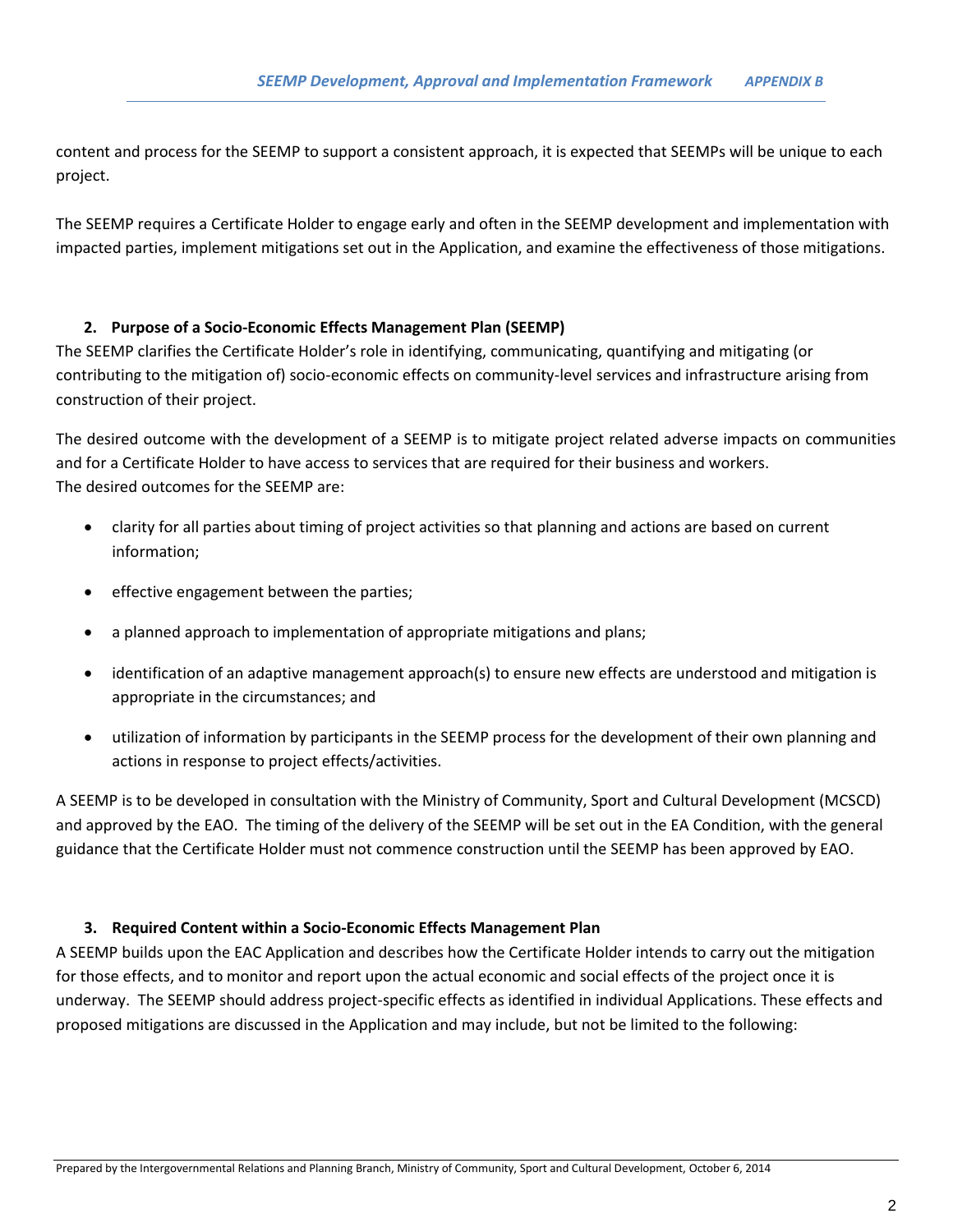#### 3.1 Economic Effects:

- Regional Labour Supply and Demand
- Business Procurement Contracts/Opportunities
- Skills and Training
- Labour Supply
- **•** Housing Costs

#### 3.2 Social Effects:

- Infrastructure and Services
- Community Populations
- Housing Availability and Affordability
- Health Care Infrastructure and Services
- Community Utilities and Services
- Emergency Response and Protection Services
- Other Community Infrastructure and Services
- 3.3 Management Plan Relationships: The SEEMP will show project specific relationships between existing plans, and **where appropriate to the project,** to the development of new plans:
- Health Care Services Plan
- Emergency Response and Protection Services Plan
- Environmental Management Plan
- Waste Management Plan
- Worker Accommodation Plan
- Business Opportunity Plan
- Labour and Training Plan
- Aboriginal Training and Inclusion Plan
- Work Camp Management Plan
- Transportation Plans
- Access Management Plan
- Aboriginal Consultation Plan
- GHG Emissions Management Plan
- Local Government Plans (i.e. Official Community Plan)

#### **4. Approval of a Socio-Economic Effects Management Plan**

The MCSCD will verify that relevant parties have been engaged and are aware of the analysis and mitigations affecting them. Based on this, MCSCD will be able to recommend to EAO that the process related to this EAC condition has been satisfied. The EAO has the approval responsibility to ensure the SEEMP complies with the terms of the EAC.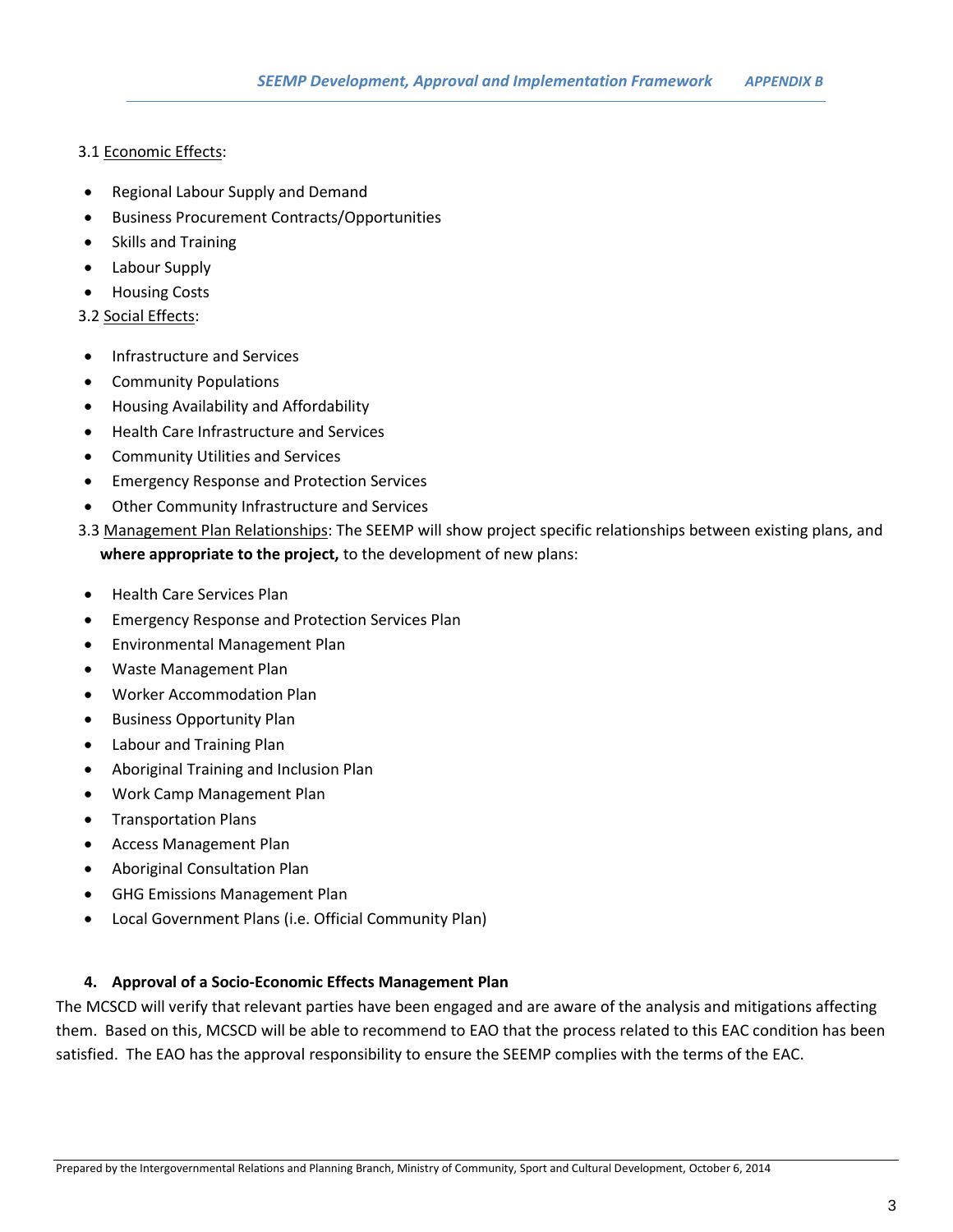If there are issues, disputes or disagreements regarding anticipated or unanticipated socio-economic effects of the project between the Certificate Holder and persons, organizations, authorities and government agencies engaged in development of the SEEMP, it will be the responsibility of the Certificate Holder to resolve those concerns.

#### **5. Engagement during Development and Implementation of a SEEMP**

During the development or the amendment of a SEEMP, the Certificate Holder must ensure that opportunities are made for engagement with service providers, local governments, government agencies, and Aboriginal Groups that will be affected by the project construction and development. The Certificate Holder must engage early and on-going with identified parties in the development and implementation of the SEEMP. Engagement will be adapted to the capacity of Certificate Holders, service providers and provincial staff participating in the engagement.

Recommended scope of engagement will consider, but is not limited to, the following parties, depending upon the identified project effects:

- Environmental Assessment Office
- Emergency Management BC
- Local and or Regional Governments
- Aboriginal Groups
- Health Authorities
- BC Ambulance Service
- Hospital District
- Ministry of Transportation and Infrastructure
- Ministry of Jobs, Tourism and Skills Training
- BC Housing
- Ministry of Education(and Local School Districts)
- Ministry of Natural Gas Development and Responsible for Housing (e.g. housing)
- Ministry of Aboriginal Relations and Reconciliation
- Ministry of Children and Family Development
- Ministry of Community, Sport and Cultural Development (e.g. infrastructure)
- Ministry of Social Development and Social Innovation
- BC Oil and Gas Commission
- BC Ministry of Environment

#### 6. **Monitoring, Engagement and Final Report after the Approval of the SEEMP**

Monitoring and Reporting: To provide a monitoring and reporting mechanism to ensure implementation activities of the SEEMP are effective and the results are publicly available. The Certificate Holder must ensure appropriate monitoring and reporting on the effectiveness of activities and mitigations described in the SEEMP. This monitoring protocol will be established through development of the SEEMP in consultation with MCSCD and EAO. The reporting will take place